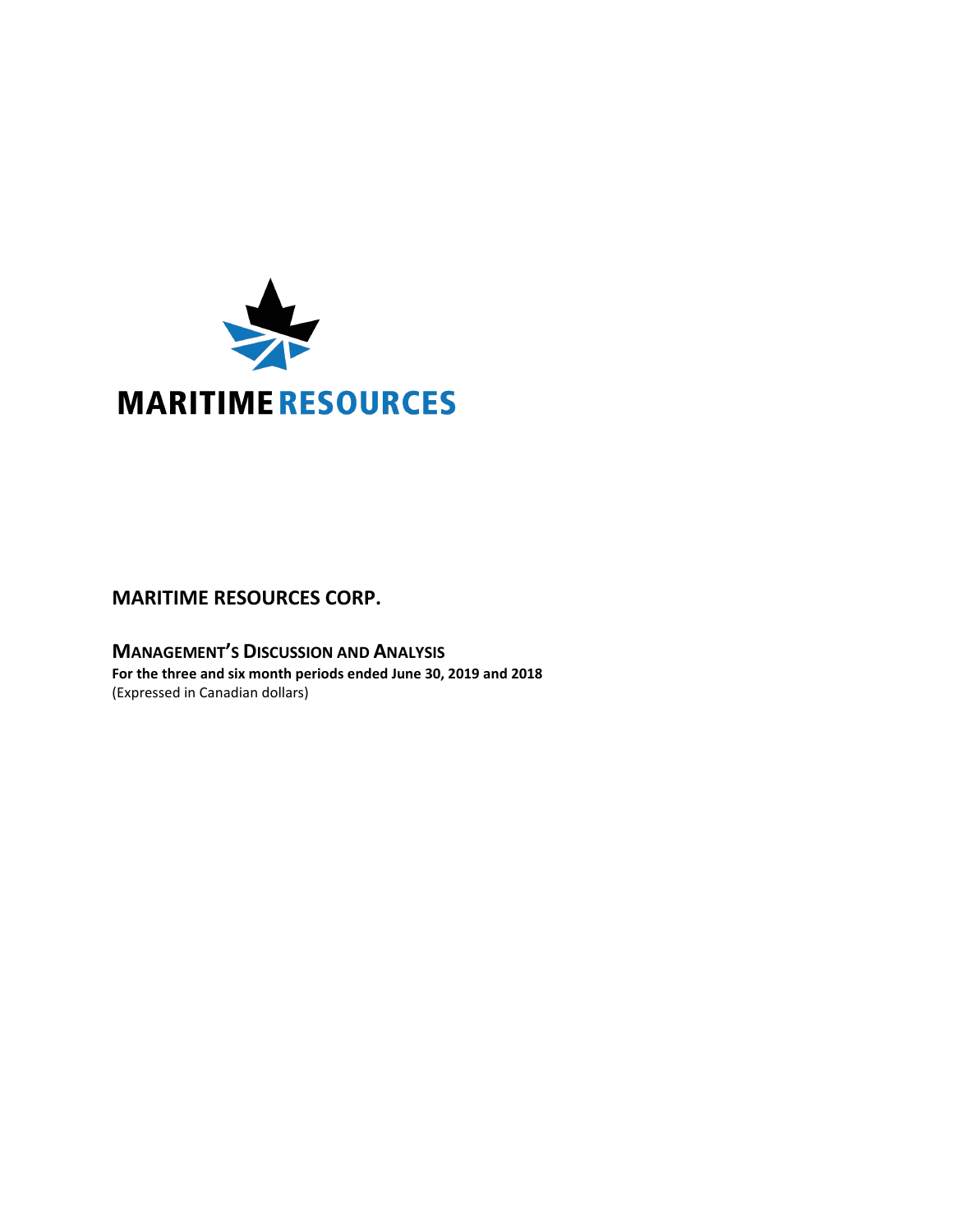

This Management's Discussion and Analysis ("MD&A") of Maritime Resources Corp. ("Maritime" or the "Company") is dated August 27, 2019 and provides an analysis of our interim financial results for the three and six month periods ended June 30, 2019 and 2018. This MD&A should be read in conjunction with Maritime's condensed interim financial statements and notes thereto for the three and six month periods ended June 30, 2019 and 2018 (the "Financial Statements"), which are prepared in accordance with International Financial Reporting Standards ("IFRS") as issued by the International Accounting Standards Board ("IASB"), available on www.sedar.com. This MD&A contains forward-looking statements that are based on management's current expectations, are not historical in nature and involve risks and uncertainties. Forward-looking statements are not guarantees as to Maritime's future results as there are inherent difficulties in predicting future results. Accordingly, actual results could differ materially from those expressed or implied in forward-looking statements (please see "Cautionary Note Regarding Forward-Looking Information" below). The Company's common shares trade on the Toronto Venture Stock Exchange (the "TSX-V") under the stock trading symbol MAE. Additional information relevant to the Company's activities, including the Company's audited financial statements, can be found at www.sedar.com or the Company's website at www.maritimeresources.com.

Maritime is a Canadian-based junior gold and base metals exploration company focused on re-starting its past producing Hammerdown gold mine, located near the Baie Verte Mining District and Springdale in Newfoundland and Labrador as well as exploration on its other properties in the region. Maritime holds a 100% interest in the Green Bay Property, which hosts the former Hammerdown gold mine including resource estimates on two gold deposits, the Hammerdown and the Orion deposits, separated by a 1.5 kilometre distance.

# **QUARTERLY HIGHLIGHTS**

- Discovered a new area of gold mineralization as a result of a regional prospecting program at its 100% owned Whisker Valley project and has expanded the field mapping and sampling program and had expedited the mobilizing equipment to the property to initiate trenching and diamond drilling.
- Expanded the Whisker Valley property with the acquisition of 188 mineral claims, or 47 square kilometers, both along strike to the northeast and to the southwest.
- Completed a regional 1,934 line-kilometre Airborne Magnetic Survey over the Green Bay, Whisker Valley and Gull Ridge properties.
- Completed the 2019 infill diamond drilling program at the Hammerdown mine site; 3,562 metres of infill drilling in 19 drill holes to aiming to convert additional resources into the higher confidence Measured and Indicated categories from Inferred.
- Announced positive metallurgical test results using ore sorting technology for Hammerdown project where the Company realized 40% rejection and 97% gold recovery on a metallurgical sample from the open pit.
- Completed a non-brokered private placement for aggregate gross proceeds of \$6,092,500, considered sufficient to carry out Maritime's 2019 plan (see 2019 Outlook section below).
- Announced high-grade results from its inaugural 650 metre drilling program at the Whisker Valley gold exploration project which commenced in late 2018.
- Entered into an option agreement that extended the Hammerdown, Green Bay Property by over 3,225 hectares.

# **2019 OUTLOOK**

# *Hammerdown Gold Project*

2019 is a critical year for Maritime as it will focus its efforts to advance the Hammerdown gold project towards a production decision. During the second half of 2019, Maritime will continue to investigate the potential for a lower capital, higher margin project design at Hammerdown that will include a greater emphasis on selective open pit mining followed by underground mining. Management anticipates that the capital costs for such a project could be kept to a minimum and that the starter pit approach would allow for quicker access to the near vertical, high-grade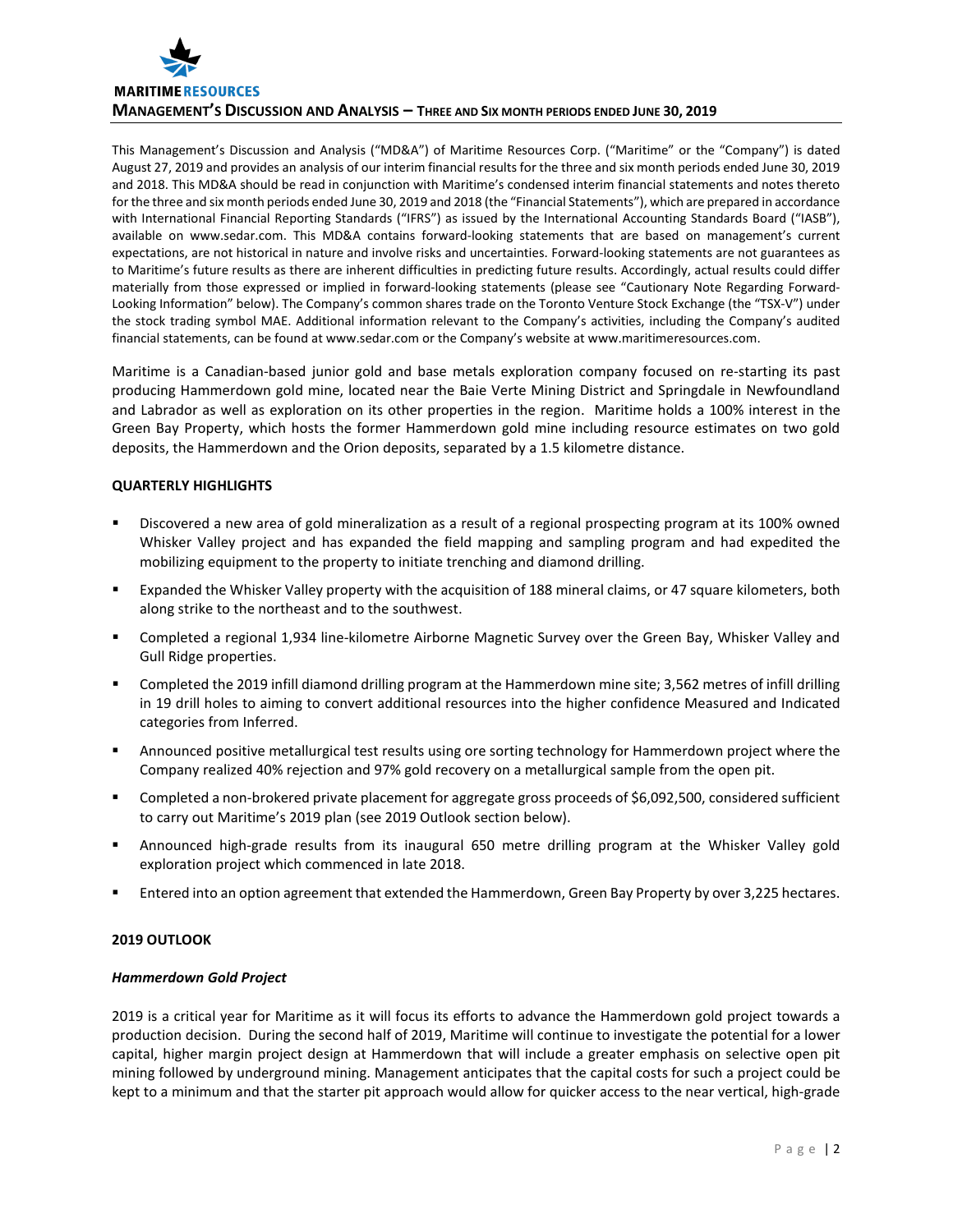veins. The key to success for this approach is developing a detailed mine production schedule and completing further investigations and trade-off analyses for mineral processing options.

Maritime continues to progress its environmental baseline studies and accelerate its engagement with the local community and regulatory agencies to support the planned feasibility study and project permitting during 2020. The final footprint of the proposed mine will be determined through various engineering studies and will endeavour to minimize environmental impact using industry best practices.

# *2019 Exploration Plans*

Throughout 2019, exploration spending on Maritime's projects will focus primarily on areas within the Hammerdown and Rumbullion deposits that could enhance the upcoming mine plan. Maritime will target high margin areas with an infill drilling program designed to convert inferred resources into the higher confidence measured and indicated mineral categories that can be used later in a feasibility study. The Company will also focus exploration efforts on "near-deposit" targets such as the area between the Hammerdown and Orion deposits and the Rumbullion East vein systems in an effort to grow the existing resource base.

At the Hammerdown gold project, Maritime is following up on the recent 2019 infill program with an additional 8 holes of infill diamond drilling totaling 1,058 metres ("m"). This small infill program is designed to test the Rumbullion East Extension area where near surface intersections of high grade gold were reported in earlier drilling, including 13.7 grams per tonne ("gpt") gold ("Au") over 1.20 m, and 18.0 gpt Au over 0.91 m in drill hole MP-19-64 (see press release dated July 11, 2019). Some of the shallow intersections reported in MP-19-64 are not part of the current resource wireframes and offer the potential to grow the mineral resource estimate. Additional drill holes are planned to also test the western extension of a highly altered felsic volcanic unit where lower grade gold mineralization was intersected over broader intervals in drill hole MP-19-60 which returned 3.34 gpt Au over 4.17 m (see press release dated July 11, 2019).

To the northeast of the Hammerdown gold project, the Hammerdown Deformation Zone, which is host to the Hammerdown and Orion gold deposits, is abruptly faulted along a fold hinge. The stratigraphy in the area takes a north-south strike along the Catchers Pond/Beetle Pond Fault Zone. The Company is systematically exploring this highly prospective trend and an exploration grid has been established to guide the next phases of work, which will include soil geochemical surveys and an Induced Polarization (IP) geophysical survey to test the area for styles of mineralization that are similar to the high grade Hammerdown deposit located 1.3 kilometres to the southwest. Gold deposits in the area, including Hammerdown, have a strong and distinct chargeability response which makes IP surveys an effective exploration tool in identifying new targets.

Outside of the main Hammerdown/Rumbullion deposit areas, Maritime will continue with its exploration work at the Whisker Valley Property. In 2019, the Company commenced a widespread soil geochemical survey to the north of the 2018 drilling campaign at the Whisker Valley Property, where several high-grade gold intersections were encountered below the trenched outcrop (see press release dated February 25, 2019). The Company announced that it has discovered a new area of mineralization at Whicker Valley and has expanded its soil sampling campaign for 2019 to cover the prospective trends and will continue to systematically explore and identify new veins and prospective areas to focus future exploration drilling campaigns.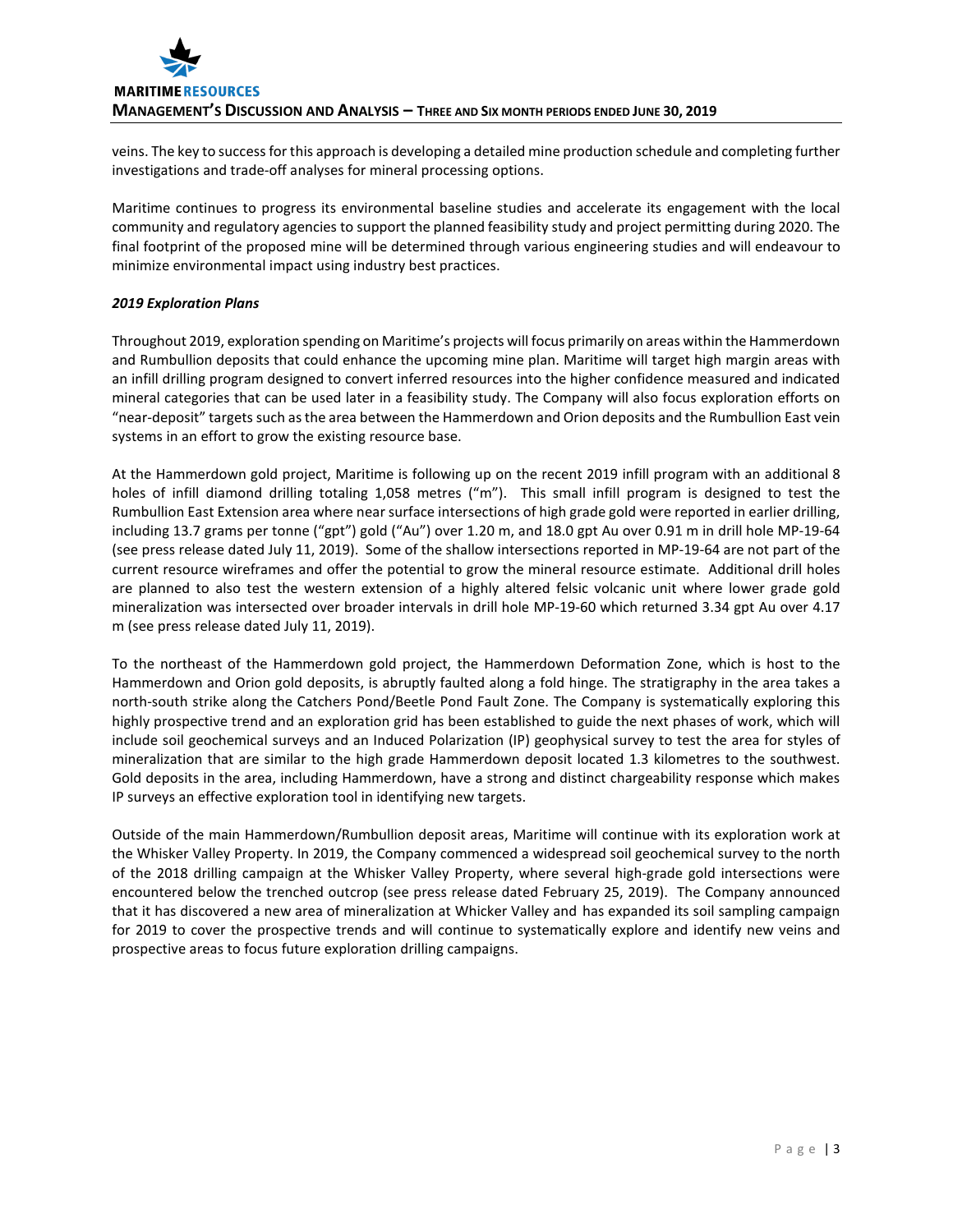# **OVERVIEW**

The Company is a gold and base metals exploration company with a focus on Canadian mining opportunities with advanced exploration assets in Newfoundland and Labrador, Canada. Maritime holds a 100% interest in the Green Bay Property, which hoststhe former producing Hammerdown gold mine, located near the Baie Verte Mining District and Springdale, Newfoundland and Labrador. Maritime also has a number of highly prospective gold exploration projects including the Whisker Valley and Gull Ridge properties, strategically located on the Baie Verte and Springdale Peninsulas; a prolific gold and base metals mining district.

Hammerdown contains measured and indicated mineral resources of 925,670 tonnes grading 10.6 gpt for 315,535 ounces of gold and inferred mineral resources of 1,557,000 tonnes grading 7.53 gpt for 377,000 ounces of gold. The Orion deposit contains measured and indicated mineral resources of 1,096,500 tonnes grading 4.47 gpt for 157,600 ounces of gold and inferred mineral resources of 1,288,000 tonnes grading 5.44 gpt for 225,300 ounces.

CIM definition standards were followed for the mineral resource estimate. The mineral resource models used Ordinary Kriging grade estimation within a three-dimensional block model with mineralized zones defined by wireframed solids. A cut-off grade of 3.0 gpt Au over 1.2 m was used for reporting mineral resources with capping of gold grades at 125 gpt Au at Hammerdown and 50 gpt Au at Orion. A specific gravity of 2.84 was applied. For additional information relating to the Hammerdown gold project, including the Orion deposit, refer to the NI 43-101 technical report entitled "Pre-Feasibility Study Technical Report, Green Bay Property" with an effective date of March 2, 2017, which is available on the Company's profile a[t www.sedar.com.](http://www.sedar.com/)

*Mineral resources that are not mineral reserves do not have demonstrated economic viability. Mineral resource estimates do not account for mineability, selectivity, mining loss and dilution. These mineral resource estimates include inferred mineral resources that are considered too speculative geologically to have economic considerations applied to them that would enable them to be categorized as mineral reserves. There is also no certainty that these inferred mineral resources will be converted to the measured and indicated categories through further drilling, or into mineral reserves, once economic considerations are applied.*

Exploration activities are administered on site by the Company's Project Manager, NL Properties, Larry Pilgrim, P.Geo. In accordance with National Instrument 43-101 Standards of Disclosure for Mineral Projects, Mr. Pilgrim is the Qualified Person for the Company and has prepared, validated and approved the technical and scientific content of this MD&A. The Company strictly adheres to CIM Best Practices Guidelines in conducting, documenting, and reporting its exploration activities on its exploration projects.

The Hammerdown gold deposit was successfully mined by Richmont Mines between 2000 and 2004 when gold prices averaged US\$325/oz. During its operation, a total of 291,400 tonnes of ore were extracted, at an average grade of 15.83 gpt Au, recovering a total of 143,000 ounces of gold at an 8 gpt cut-off. All of the ore was processed at the Nugget Pond mill, now owned and operated by Rambler Metals and Mining Canada Limited, with an average gold recovery of 97.1%. Mining terminated in 2004 due to low gold prices with extensive gold mineralization remaining, although uneconomic at that time. The Orion gold deposit consists of two main vein systems, both of which are exposed on surface and open along strike, and down plunge to the northeast.

The Company has also entered into four option to purchase agreements for projects within 10 kilometres of its Hammerdown project (see Exploration section below).

The Whisker Valley properties are earlier stage exploration targets that have returned excellent results from the first phase trenching and geophysical programs carried out in late 2017 and the first two quarters of 2018. During the fourth quarter of 2018, the Company completed a first stage drill program of approximately 650 m to follow up on the success of the early stage programs.

On April 12, 2019, the Company announced that it closed a non-brokered private placement raising aggregate gross proceeds of \$6,092,500 through the issuance of a combination of units (the "Units") at a price of \$0.10 per Unit and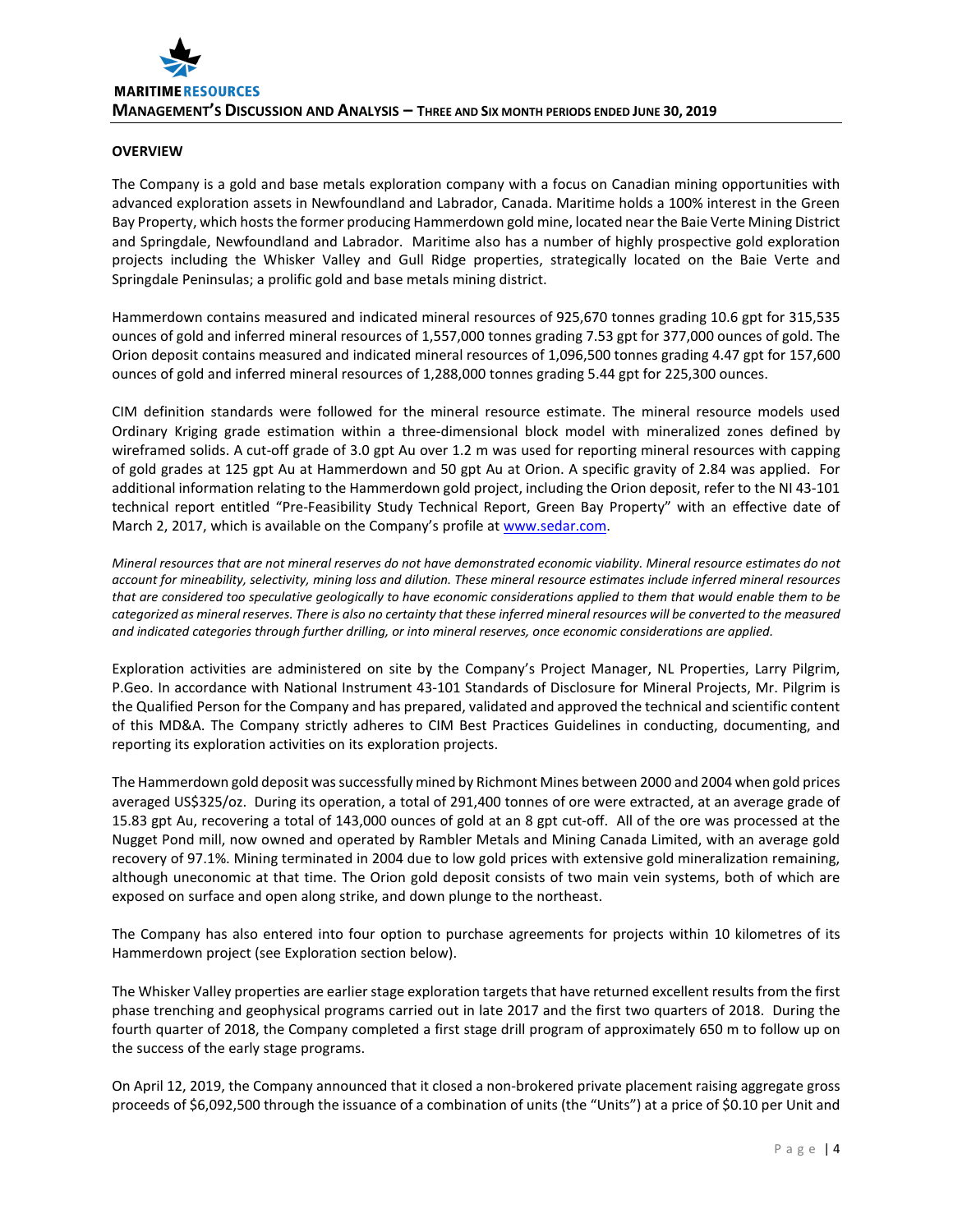

flow-through units (the "FT Units") at a price of \$0.12 per FT Unit (the "Offering"). The Company issued a total of 56,896,662 Units and FT Units; 36,755,000 Units and 20,141,662 FT Units. Each unit consisted of one common share and one-half (1/2) of one transferable common share purchase warrant that entitles the holder to acquire one common share of the Company at a price of \$0.15 per common share for a period of 24 months following the closing date of the Offering. The Company paid aggregate finders' and advisory fees to certain brokers of \$412,909 and 3,863,294 finders' warrants, including \$156,532 and 1,563,273 finders' warrants to Dundee Goodman Merchant Partners, a division of Goodman & Company, Investment Counsel Inc. As an advisor, Sprott Capital Partners LP received \$156,532 and 1,563,273 finders' warrants, and for certain orders, received finders' fees in the aggregate of \$11,995, for services related to its engagement. Following the financing, Dundee Corporation's wholly owned subsidiary, Dundee Resources Limited now owns 36,932,036 shares of Maritime, representing an approximate 19.54% interest.

On August 1, 2019, Maritime announced the retirement of Bernard Kahlert, P.Geo. who served as Vice President of Exploration for the Company.

In February 2019, the Company announced the appointment Mr. Garett Macdonald as President and Chief Executive Officer, Ms. Germaine Coombs as Chief Financial Officer and Ms. Lorna MacGillivray as Corporate Secretary.

# **EXPLORATION**

Maritime's Green Bay, Whisker Valley and Gull Ridge properties straddle two major fault systems, the Baie Verte Fault Line and the Green Bay Fault. It is believed that these regional fault structures and closely related splay faults played a significant role in the formation of gold and base metal mineralization in the area. The properties were selected to target the gold potential along this significant regional structural belt, that has juxtaposed a wide variety of rock types originating from a variety of depositional environments. The Baie Verte Peninsula properties include an association with a regional deep crustal fault zone and important conduits for gold bearing fluids. Gold mineralization is epigenetic, structurally-controlled and often associated with splays or secondary structures off regional-scale fault zones; and gold mineralization occurs in a wide range of rock types, and styles.

Maritime's exploration to date on its Green Bay and Whisker Valley projects has recognized the importance of these large-scale regional structures as the conduits for the localization and transport of mineralizing fluids and the secondary splay structures as a depositional environment for these gold rich fluids. This mineralizing system has been productive and formed the Hammerdown Mine gold deposit where high-grade gold and significant widths have been demonstrated. Similarities have also been recognized between the mineralization at Hammerdown with the gold mineralization discovered on Maritime's adjacent Whisker Valley property.

The results achieved to date on the Whisker Valley and Gull Ridge properties have been encouraging. In 2019, Maritime has an extensive exploration plan in place, focusing on advancing major gold targets identified to date and regional property wide exploration to identify new targets that may have been overlooked as a result of the patchwork nature of the historical work. The 2019 program entails geological and structural mapping, sampling, ground geophysics, trenching and diamond drilling. In July 2019, the Company completed a regional 1,934 linekilometre and high-resolution airborne gradient magnetic and VLF survey over the Green Bay, Whisker Valley and Gull Ridge properties to enhance the regional geological model and identify prospective corridors and locations for the next phases of detailed ground exploration, including soil geochemical sampling and ground IP surveys.

# **Green Bay Project**

Maritime's Green Bay property in central Newfoundland and Labrador hosts the Company's gold and base metal deposits. The recently closed (2004) Hammerdown Mine includes the adjacent Rumbullion and Muddy Shag Gold deposits. The Orion Gold deposit is situated 1.5 kilometres to the Southwest and the Lochinvar base-precious metal VMS deposit is located one kilometre east of Hammerdown.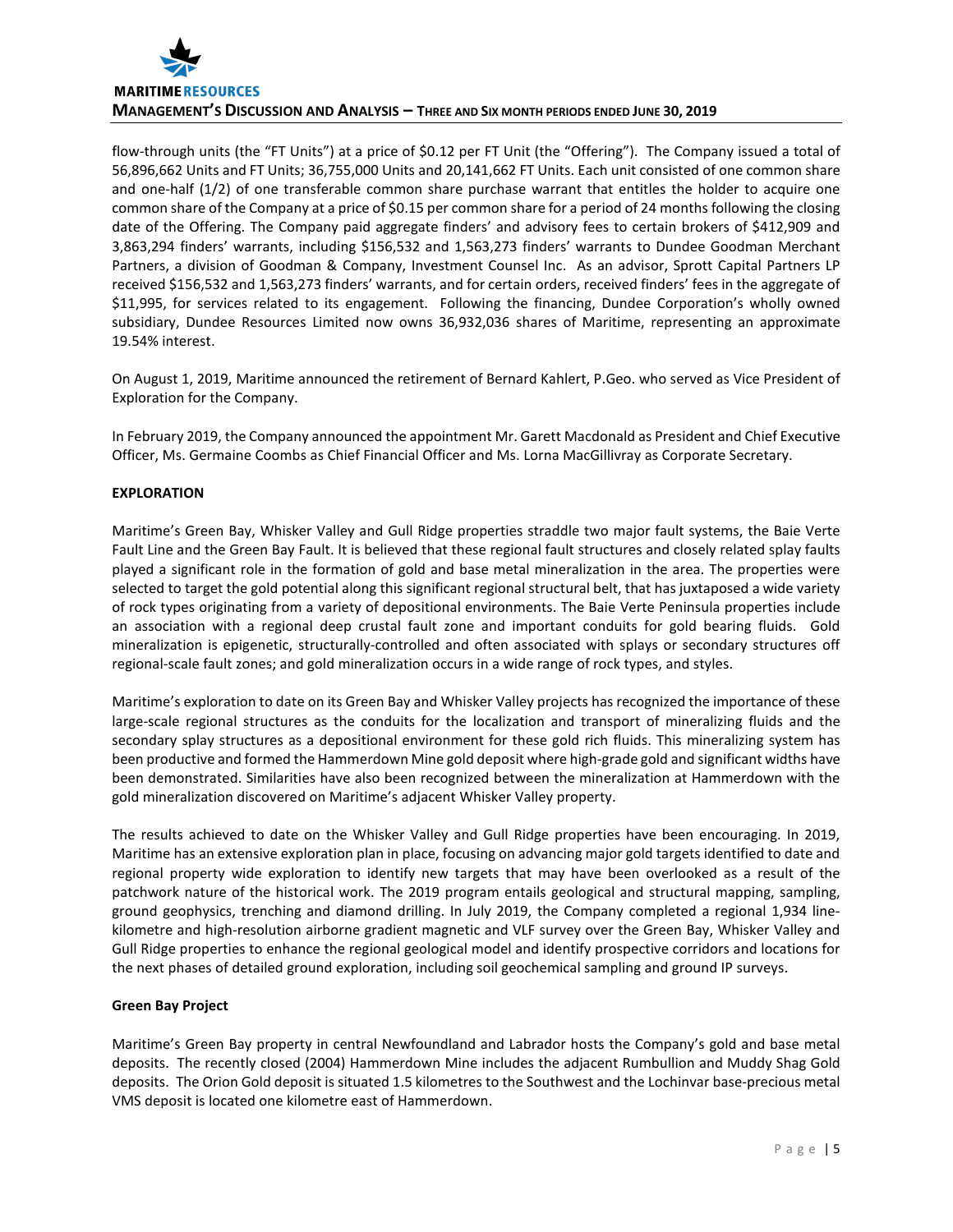

The main Hammerdown deposit is cut off by a major fault and geological interpretations currently favours that part of the deposit has been offset at depth. An exploration model is being developed to test for the extension of this deposit. The Rumbullion vein system extends for 800 metres to the northeast of the current deposit area and represents a further opportunity to add new, shallow resources into the Hammerdown resource base. Recent optioning of the adjacent Inomin Resources property has added further potential extension to the Rumbullion trend.

# *Hammerdown 2019 Infill Program*

The 2019 infill program was completed with a total of 19 diamond drill holes for 3,562 metres within the Hammerdown and Rumbullion deposit areas. The purpose of the 2019, and 2018, infill programs was to fill in specific gaps in the data in order to convert additional resources into the higher confidence Measured and Indicated categories from Inferred.

The 2019 drilling of the inferred resources at the Hammerdown gold deposit was successful in defining the continuity of a number of the gold veins in the hangingwall and footwall to the historical mining, as well as continuity of the vein system below the mined-out areas. It is important to note as well that the 2019 drilling also intersected an intensely altered and mineralized unit referred to as a sheared felsic volcanic (SFV). The SFV unit was also sampled in the 2018 drilling campaign and returned gold grades up to 3.54 g/t Au over 2.63 meters (See press release June 4th, 2018). These lower grade intersections are significant in that they are close to surface, historically this unit was overlooked and not included in the mineral resources and may add additional ounces to the current Hammerdown resource.

Program highlights included: (for complete table of assay results and hole locations, see press release dated July 11, 2019)

- 13.7 grams per tonne ("gpt") gold ("Au") over 1.2 m, including 18.0 gpt Au over 0.91 m in drill hole MP-19-64
- 21.2 gpt Au over 1.2 m, including 28.0 gpt Au over 0.9 m in drill hole MP-19-64
- 4.6 gpt Au over 4.8 m, including 15.1 gpt Au over 1.2m in drill hole MP-19-64
- 5.0 gpt Au over 2.4 m, including 54.6 gpt Au over 0.2 m in drill hole MP-19-58
- 3.5 gpt Au over 1.3 m, including 10.3 gpt Au over 0.5 m in drill hole MP-19-57
- 9.9 gpt Au over 1.4 m, including 33.4 gpt Au over 0.4 m in drill hole MP-19-50
- 10.0 gpt Au over 1.1 m, including 53.7 gpt Au over 0.2 m in drill hole MP-19-48
- 15.0 gpt Au over 1.3 m, including 24.3 gpt Au over 0.3 m in drill hole MP-19-66

*Reported core lengths represent 70-100% of true widths and are supported by well-defined mineralization geometries derived from historical drilling.*

# *Hammerdown 2018 Drilling Program on the J, K and L Veins*

The Company completed 1,733 m of drilling in 31 drill holes immediately south of the historical open pit mining area. The program was designed to follow up on the unmined J, K L and M3 gold rich quartz/sulphide vein system that was outlined from a surface trenching program late 2017 and to test the mineralization in the top 30 m below surface. The goal of the program was to outline a new mineral resource that could potentially be evaluated as a start-up open pit mining operation. During start-up of the original Hammerdown Mine in 2000, Richmont produced approximately 8,500 ounces from the small open pit over a period of just four months before commencing underground operations.

Drill core assays from the Phase 1 diamond drill hole program reported over 100 significant gold assay intercepts in the area immediately southwest and south of the historical open pit mining. A number of the previously designated gold vein zones were intersected in the 2018 program including the J, K, L and M3 vein system. The drilling also identified lower grade zones (1 to 5 gpt Au assays) newly designated as the SFV (sheared felsic volcanic) and QFP (quartz feldspar porphyry) which were not adequately sampled and assayed during the historical exploration and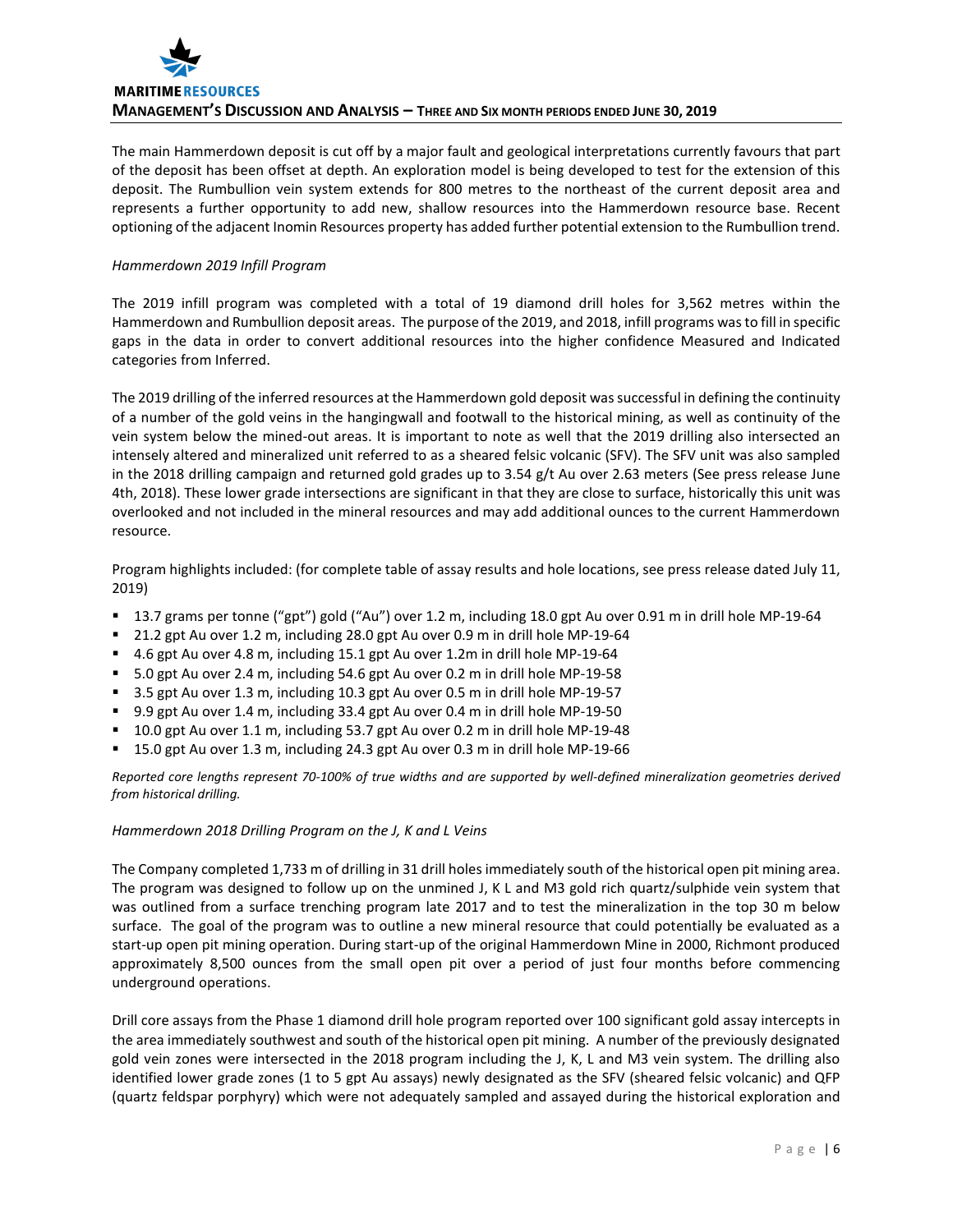mining period. This newly identified lower grade mineralization is close enough to surface to be captured into a new open pit shell or smaller satellite shell.

The Phase 1 drill hole collars were surveyed and brought into the Company's 3D software to evaluate the continuity of zones. These results will be compiled along with all the available historical drilling data in the area to determine if these new shapes can be used to establish a resource/reserve as an open pit shell design.

| Vein/Zone           | <b>Drill Hole</b> | <b>From</b> | To    | Width (m) | Au (gpt) |
|---------------------|-------------------|-------------|-------|-----------|----------|
| K1 Zone             | MP-18-31          | 22.85       | 23.88 | 1.03      | 6.66     |
|                     | <b>Includes</b>   | 22.85       | 23.21 | 0.36      | 13.79    |
| K <sub>2</sub> Zone | MP-18-31          | 26.75       | 29.00 | 2.25      | 2.11     |
| K3 Zone             | MP-18-31          | 36.20       | 37.72 | 1.52      | 2.78     |
| K1 Zone             | MP-18-34          | 29.83       | 31.03 | 1.20      | 3.12     |
|                     | Includes          | 30.33       | 30.53 | 0.20      | 18.20    |
| K1 Zone             | MP-18-36          | 73.11       | 74.07 | 0.96      | 2.96     |
| <b>SFV</b>          | MP-18-37          | 16.07       | 17.84 | 1.77      | 1.77     |
| K1 Vein             | MP-18-39          | 68.50       | 69.70 | 1.20      | 10.95    |
|                     | <b>Includes</b>   | 69.00       | 69.20 | 0.20      | 54.32    |
| K <sub>2</sub> Vein | MP-18-42          | 12.20       | 13.64 | 1.44      | 27.20    |
|                     | <b>Includes</b>   | 12.70       | 13.14 | 0.44      | 88.60    |
| K3 Vein             | MP-18-42          | 14.53       | 16.29 | 1.76      | 3.87     |
|                     | <b>Includes</b>   | 14.53       | 15.03 | 0.50      | 9.84     |
| <b>SFV</b>          | MP-18-44          | 41.22       | 42.58 | 1.36      | 1.99     |
| <b>SFV</b>          | MP-18-46          | 21.00       | 22.00 | 1.00      | 2.21     |
| <b>QzPy Vein</b>    | MP-18-47          | 12.59       | 14.11 | 1.52      | 3.36     |
|                     | Includes          | 13.19       | 13.61 | 0.42      | 11.89    |

| Table 1. Significant Drill Hole Intersections -- Hammerdown 2018 Drilling Program on the J, K and L Veins |  |  |
|-----------------------------------------------------------------------------------------------------------|--|--|
|-----------------------------------------------------------------------------------------------------------|--|--|

# *New Property Acquisition*

During the third quarter of 2018, the Company finalized an Option to Purchase Agreement with Inomin Mines Inc. to earn a 100% interest in a property comprised of two separate claim blocks consisting of a total of 129 claim units covering over 3,225 hectares (the "King's Point Property"). The King's Point Property covers geological extensions to the Company's Hammerdown gold deposit that host a number of high-grade gold veins and base metal occurrences.

The northern claim block is located within two kilometres of the Hammerdown gold deposit. This property covers known extensions of the gold bearing deformation zone that host the Hammerdown and Orion deposits including several narrow gold vein intercepts within the Golden Anchor prospect. These veins are similar to the Hammerdown veins with historic samples assaying up to 3 gpt Au and have never been followed up. Under the terms of the agreement Maritime will earn 100% interest in the Inomin property over a 3-year period by spending \$600,000 making cash payments totaling \$300,000 and issuing 2,000,000 shares of Maritime in accordance with the following schedule:

|                    |               |                      | <b>Minimum required</b> |
|--------------------|---------------|----------------------|-------------------------|
|                    | Cash          | <b>Common shares</b> | exploration expenditure |
|                    |               | #                    |                         |
| Upon approval      | 25,000 (paid) | 500,000 (issued)     |                         |
| September 17, 2019 | 50,000        | 500,000              | 75,000                  |
| September 17, 2020 | 100,000       | 500,000              | 150,000                 |
| September 17, 2021 | 125,000       | 500,000              | 375,000                 |
|                    | 300,000       | 2,000,000            | 600,000                 |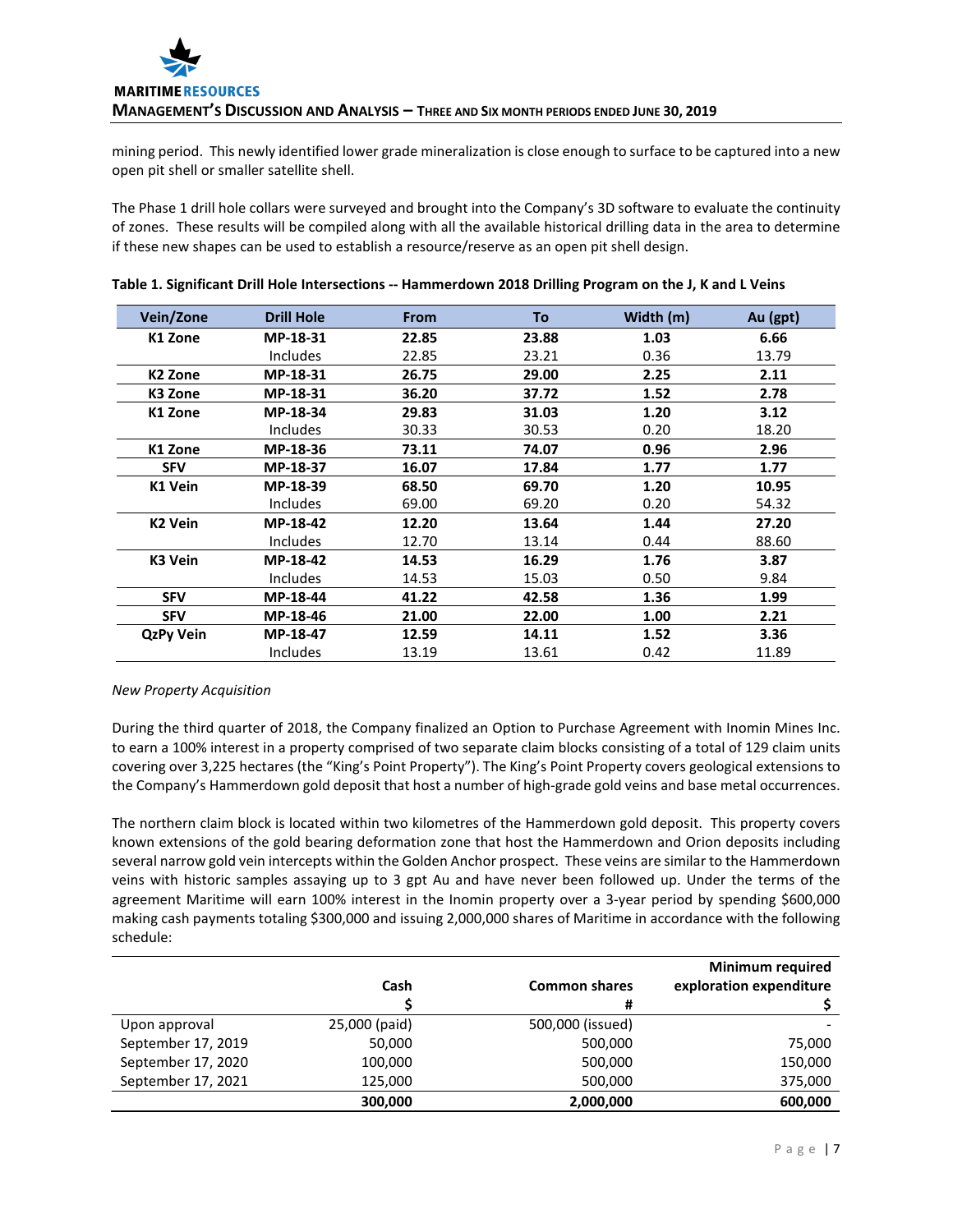

Throughout 2019, the Company is continuing its surface work on the King's Point Property, mainly prospecting, geochemical sampling and mapping on both the historical target as well as new areas.

### **Whisker Valley Project**

The Whisker Valley project is comprised of 32 licenses, 606 claims and 15,150 hectares and is located six kilometers northwest of the Company's high-grade Hammerdown gold project. In August 2019, the Company staked an additional 188 mineral claims, or 47 square kilometers, both along strike to the northeast and to the southwest. The Company now holds 216 square kilometers along a strike length of 31.5 kilometers of the favourable geology that is host to numerous gold prospects and showings.

On August 27, 2019, the Company announced it has discovered a new area of gold mineralization as a result of a regional prospecting program at its 100% owned Whisker Valley project and has expanded the field mapping and sampling program and had expedited the mobilizing equipment to the property to initiate trenching and diamond drilling. The current field mapping and sampling programs have identified extensive gold and base metal targets across the Whisker Valley. Although in the early stages of exploration, the widespread extent of gold mineralization in soils, grab samples and at the Ben, Gary and Jackson veins plus the increased abundance of copper sulphides are strong indications of an extensive hydrothermal system and that we may be close to identifying the source of the veins. This current exploration focus is at the northern portion of a prominent magnetic low trend, approximately 10 kilometres in length, identified in the recently completed airborne survey. Magnetic low trends are associated with the areas of hydrothermal alteration observed in the detailed surface mapping, sampling programs and initial diamond drilling at Whisker. The Company has expanded its soil sampling campaign for 2019 to cover the prospective trends and will continue to systematically explore and identify new veins and prospective areas to focus our future exploration drilling campaigns.

The Company's prospecting team have identified a new mineralized boulder field located directly across the valley from the high-grade Ben, Jackson and Gary quartz veins. The newly discovered float samples resemble the mineralization from these veins, however based on glacial ice direction movement on the property and the angularity of the float samples, it is believed that they are derived from a proximal bedrock source area. Overburden (glacial till) is generally less than 2.0 metres thick in this area. A total of 405 angular float samples ranging in size from 0.1 to 0.5 metres have been collected and assayed in 2018 and 2019 across the Whisker Valley project with thirty nine (39) angular float samples from the newly discovered boulder field assaying greater than 1.0 gpt Au found in this area. These samples assayed up to 83.8 gpt Au, 154.0 gpt silver ("Ag") and 1.6% Cu and averaged 12.2 gpt Au, 20.3 gpt Ag and 0.4% Cu. Eleven (11) angular float samples in this set assayed greater than 10.0 gpt Au, averaging 33.8 gpt Au, 39.6 gpt Ag and 0.93% Cu.

Results from an additional 50 float samples for this area are pending and the Company is hopeful that the results, once received, will assist in tracing the mineralized float to their bedrock source. Trenching is planned in this area and if successful results are obtained, follow up diamond drilling will be conducted to test the depth extent of any surface mineralization identified.

Whisker Valley is characterized by a series of three sulphide bearing quartz veins containing high grade gold (Gary, Ben and Jackson). The high-grade nature of the veins has been encountered over the entire 200 metres of exposed trenches and is open in both directions. The similarities to Hammerdown are very evident, even at this early stage of exploration.

| Vein/Zone | <b>Drill Hole</b> | From (m) | To(m) | Width (m) | Au (gpt) |
|-----------|-------------------|----------|-------|-----------|----------|
| Garv      | WH-18-01          | 83.50    | 84.49 | 0.99      | 1.69     |
|           | WH-18-01          | 93.45    | 96.64 | 3.19      | 3.16     |
|           | WH-18-01          | 98.30    | 98.50 | 0.20      | 2.65     |

# **Table 2. Significant Drill Hole Intersections -- Whisker Valley December 2018 Drill Program**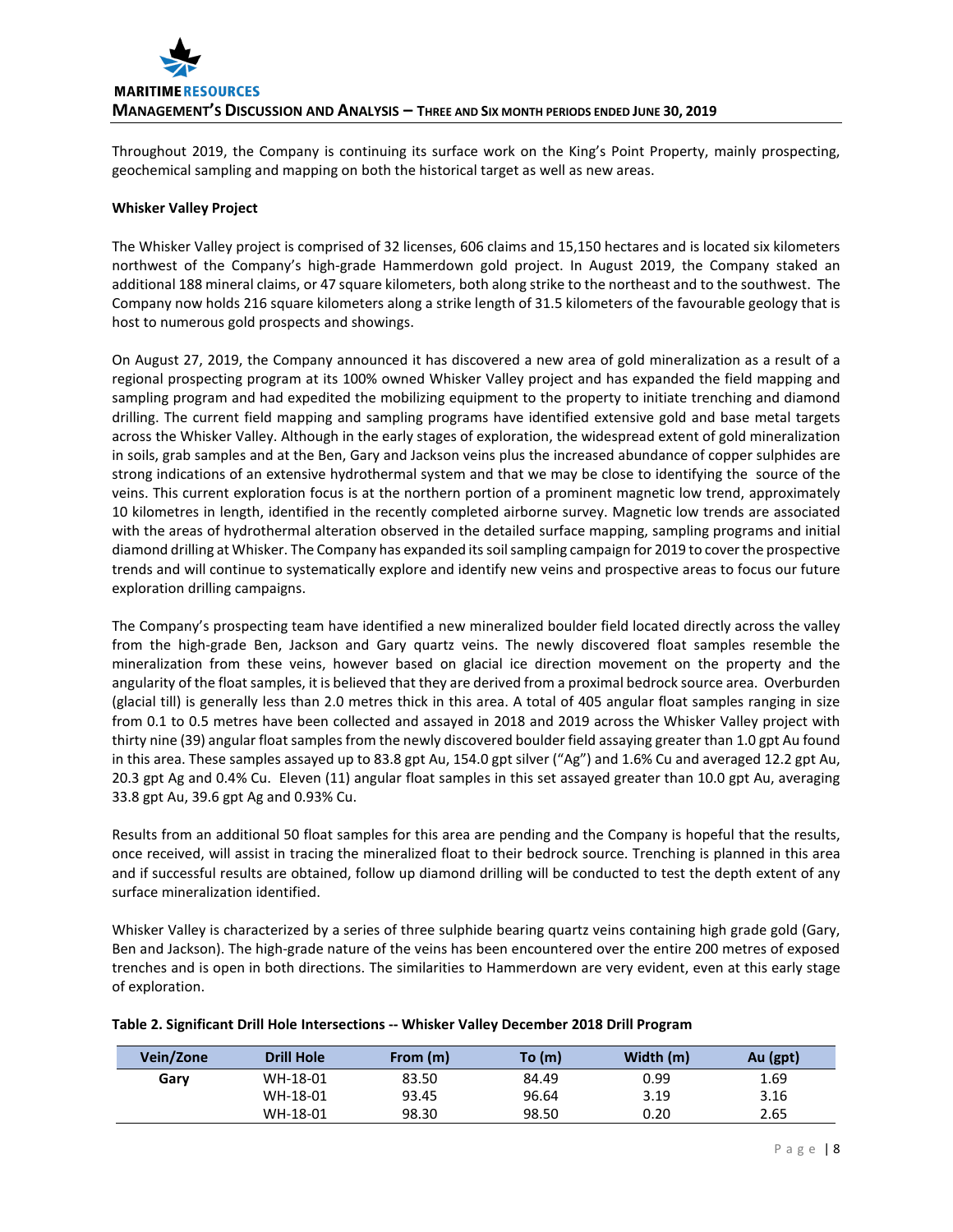

| Vein/Zone  | <b>Drill Hole</b> | From (m) | To $(m)$ | Width (m) | Au (gpt) |
|------------|-------------------|----------|----------|-----------|----------|
| Jackson    | WH-18-02          | 82.80    | 83.60    | 0.80      | 4.08     |
|            | WH-18-02          | 85.41    | 85.70    | 0.29      | 15.18    |
| <b>Ben</b> | WH-18-03          | 32.07    | 32.19    | 0.12      | 3.05     |
|            | WH-18-03          | 33.89    | 34.09    | 0.20      | 1.52     |
|            | WH-18-03          | 45.10    | 46.07    | 0.97      | 16.04    |
|            | Including         | 45.67    | 46.07    | 0.40      | 36.61    |
| Gary       | WH-18-04          | 42.30    | 42.55    | 0.25      | 5.54     |
|            | WH-18-04          | 73.37    | 73.70    | 0.33      | 24.06    |

#### *Ben Vein*

The Ben Vein has been exposed over a strike length of 90 metres and remains open in both directions. Results from the most westerly portion of the Ben 1 Vein has returned a weighted average grade over 31 metres of 7.57 gpt Au over an average width of 1.31 metres. The Ben 2 Vein returned a weighted average grade over 31 metres grading 13.42 gpt Au over an average width of 1.09 metres. These are parallel veins that sit approximately two metres apart at the western end of the exposed system. The most recent assays of the easterly extension of the Ben 2 Vein has returned composited grades of 4.25 gpt Au over a strike length of 13.00 metres, 2.02 gpt Au over a strike length of 22.50 metres, 4.7 gpt Au over a strike length of 5 metres, as well as, 1.34 gpt Au over a strike length of 17.50 metres.

# *Jackson Vein*

The Jackson Vein has been mapped over a total strike length of 84 metres with composited results from the most easterly 34 metre section of the vein returning a weighted average grade of 13.66 gpt Au with an average vein width of 1.23 metres. Assays of the westerly extension of the Jackson 2 Vein have returned composited grades of 10.22 gpt Au over a strike length of 23.75 metres, as well as 3.59 gpt Au over a strike length of 26.25 metres as outlined in the table above. Significant to note as well are the occurrence of mineralized tension gash veins/ alteration in the immediate hanging wall and footwall to the Jackson Vein. Assays from several tension gash/ alteration returned 15.73 gpt Au over 0.30 metres, 3.78 gpt Au over 0.36 metres as well as 20.38 gpt Au over 0.15 metres.

# *Gary Vein*

The Gary Vein is located on the most easterly exposed portion of the vein system discovered during the trenching program last fall. The vein is represented by a robust gold base metal bearing quartz vein, containing localized occurrences of galena, pyrite and chalcopyrite and visible gold hosted in altered granitic rocks. The Gary Vein has now been mapped over a strike length of 28 metres and remains open in both directions. Results from the channel samples returned a weighted average grade of 16.61 gpt Au with an average vein width of 0.91 metres over a projected calculated sample strike length of 38 metres. The most easterly sample returned grades of 25.67 gpt Au with the most westerly sample retuning grades of 42.91 gpt Au. Drill hole WH-18-4 was drilled on the IP anomaly 50 metres east of the last vein exposure and encountered the Gary Vein with high grade gold values. This demonstrates that the IP survey detects the extension of the Gary Vein.

# *Whisker Valley Geophysical Program*

A detailed Induced Polarization (IP) program was completed at Whisker Valley in March of 2018. Approximately 15 line kilometres of surveying was completed on 50 metre spaced lines over the new Whisker Valley vein system which has outlined a series of high-grade gold veins as recently reported by Maritime. The gold veins carry disseminated pyrite and base metals sulphides which are detectable by the IP geophysical method. The 2018 IP Survey was designed to test the depth potential of the known vein system as well as search for extensions to the east and west ends of the veins. The last vein exposures at the east and west ends were channel sampled returning high-grade gold assay results exceeding 10 gpt Au on the west end and 20 gpt Au on the east end. The gold veins carry with them disseminated pyrite and base metals sulphides which are detectable by the IP geophysical method. The detailed IP program was completed in February and March 2018 and covered approximately 10-line kilometres on 50 metre spaced lines.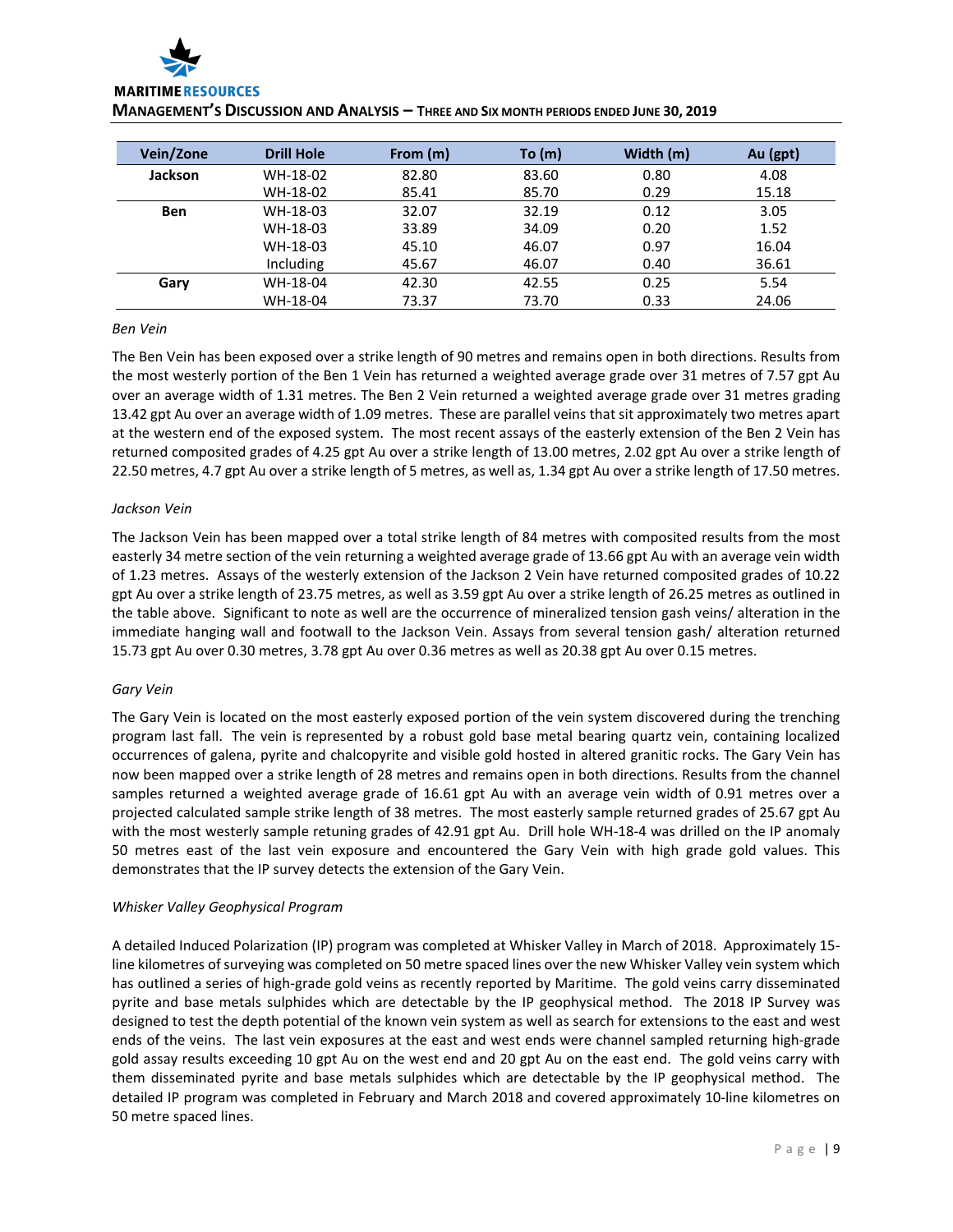

Interpretation of the IP Survey by consulting Geophysicist Cliff Candy, P.Geo., of Frontier Geosciences, outlined four significant anomalous responses in the survey area. The IP survey returned a strong positive response over a continuous 500 metre target area. This survey demonstrated anomalous values over the entire length of the known vein system and further extends the target area 200 metres to the east and 100 metres to the west.

The geophysical anomalies generally show increasing in strength with depth, indicating increasing sulphides in deeper portions of the veins. The strongest IP response is over the 50 metre long Gary Vein and extends for further 150 metres to the east, likely due to the presence of sulphides which is associated with gold at the Gary vein.

In March 2019, a walking magnetic survey was completed over the immediate areas of the Ben, Jackson and Gary trenches. The detailed survey indicated the relationship of the mineralized veins to magnetic rock units interpreted to be magnetic mafic dykes. The new magnetics also defined previously unknown fault structures that influence the vein extensions.

# *Whisker Valley Option Agreements*

On February 27, 2017, the Company entered into an agreement to acquire a 100% interest in the Whisker Valley property in the Baie Verte mining district of Newfoundland and Labrador, Canada, under the following terms:

|                |               |                      | <b>Minimum required</b> |
|----------------|---------------|----------------------|-------------------------|
|                | Cash          | <b>Common shares</b> | exploration expenditure |
|                |               | #                    |                         |
| Upon approval  | 25,000 (paid) | 100,000 (issued)     |                         |
| March 22, 2018 | 20,000 (paid) | 150,000 (issued)     | 100,000 (incurred)      |
| March 22, 2019 | 30,000 (paid) | 200,000 (issued)     | 250,000 (incurred)      |
| March 22, 2020 | 50,000        | 250,000              | 300,000                 |
| March 22, 2021 | 75,000        | 300,000              | 500,000                 |
| March 22, 2022 | 100,000       | 500,000              | 500,000                 |
|                | 300,000       | 1,500,000            | 1,650,000               |

The Company is required to make an additional payment to the optionors of \$50,000 on each of the first, second and third anniversary upon full exercise of its option having issued all of the payments and shares and incurred all of the expenditures. The property is subject to a 2.5 % NSR, of which 1% can be purchased for \$1,000,000 on or before the end of the second anniversary of commencement of commercial production.

On November 16, 2017, the Company further expanded the Whisker Valley project by entering into an agreement to acquire 100% interest in the El Strato property in Newfoundland and Labrador, Canada (contiguous to Whisker Valley), under the following terms:

|                   | Cash          | <b>Common shares</b> |
|-------------------|---------------|----------------------|
|                   |               | #                    |
| Upon approval     | 5,000 (paid)  | 250,000 (issued)     |
| November 23, 2018 | 10,000 (paid) | 250,000 (issued)     |
| November 23, 2019 | 25,000        | 250,000              |
|                   | 40,000        | 750,000              |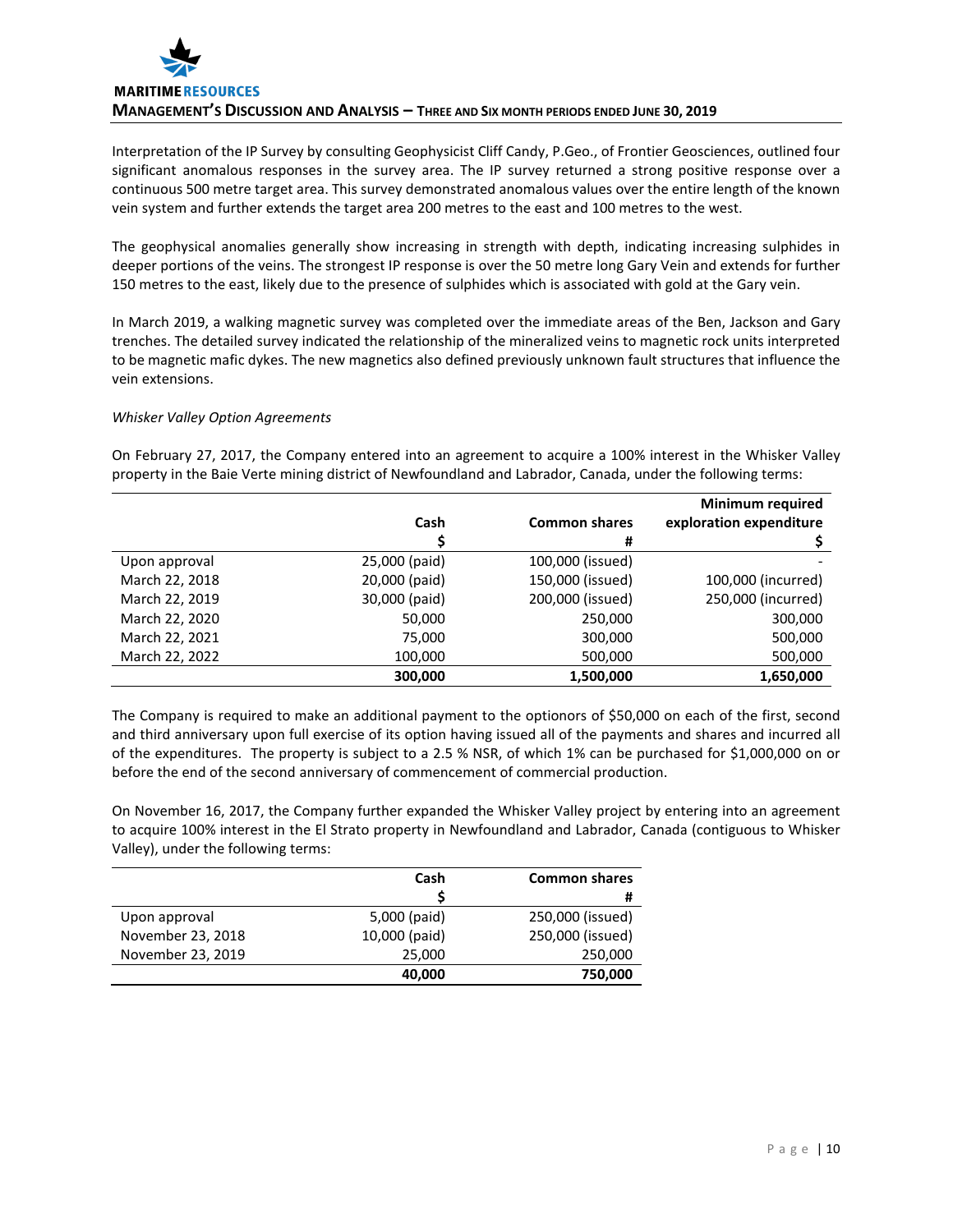

On December 1, 2017, the Company also added to the Whisker Valley project by entering into an agreement to acquire 100% interest in the Strugglers Pond property in Newfoundland and Labrador, Canada (contiguous to Whisker Valley), under the following terms:

|                   |              |                      | <b>Minimum required</b> |
|-------------------|--------------|----------------------|-------------------------|
|                   | Cash         | <b>Common shares</b> | exploration expenditure |
|                   |              | #                    |                         |
| Upon approval     | 2,000 (paid) | 10,000 (issued)      | 5,000 (incurred)        |
| December 27, 2018 | 3,000 (paid) | 15,000 (issued)      | 25,000 (incurred)       |
| December 27, 2019 | 10,000       | 25,000               | 50,000                  |
| December 27, 2020 | 15,000       | 50,000               | 120,000                 |
|                   | 30,000       | 100,000              | 200,000                 |

Both the El Strato and Strugglers Pond properties are subject to separate 2% NSR royalties, of which 1% can be purchased for \$1,000,000 on or before the end of the second anniversary of commercial production.

# **Gull Ridge Project**

In January 2019, the Company staked the new Gull Ridge project claims which include approximately 6,450 hectares on 258 claim units situated in the southern part of the Baie Verte Peninsula. The Gull Ridge property has been recognized by Maritime as a significantly underexplored target area for base and precious metals. During the 2019 exploration season Maritime will complete a comprehensive compilation of all historical exploration data completed over the Gull Ridge property area. Field work in 2019 will consist of field mapping, prospecting and focused geochemistry.

# **FINANCIAL POSITION**

# **Cash and cash equivalents**

Cash totaled \$5,444,387 as at June 30, 2019, compared to \$2,359,066 as at December 31, 2018. The increase in cash and cash equivalents is mainly due to non-brokered private placement that closed in April 2019, partially offset by expenditures on the Company's exploration activities, corporate general and administrative expenses as well as severances paid during the first quarter of 2019. The Company's Canadian cash and cash equivalents are held on deposit or in highly liquid, fully redeemable Guaranteed Investment Certificates with a major Canadian bank.

# **Receivables**

Receivables of \$169,345 as at June 30, 2019, compared to \$40,953 as at December 31, 2018 related mainly to input sales tax and increased as a result of increased exploration activities during 2019.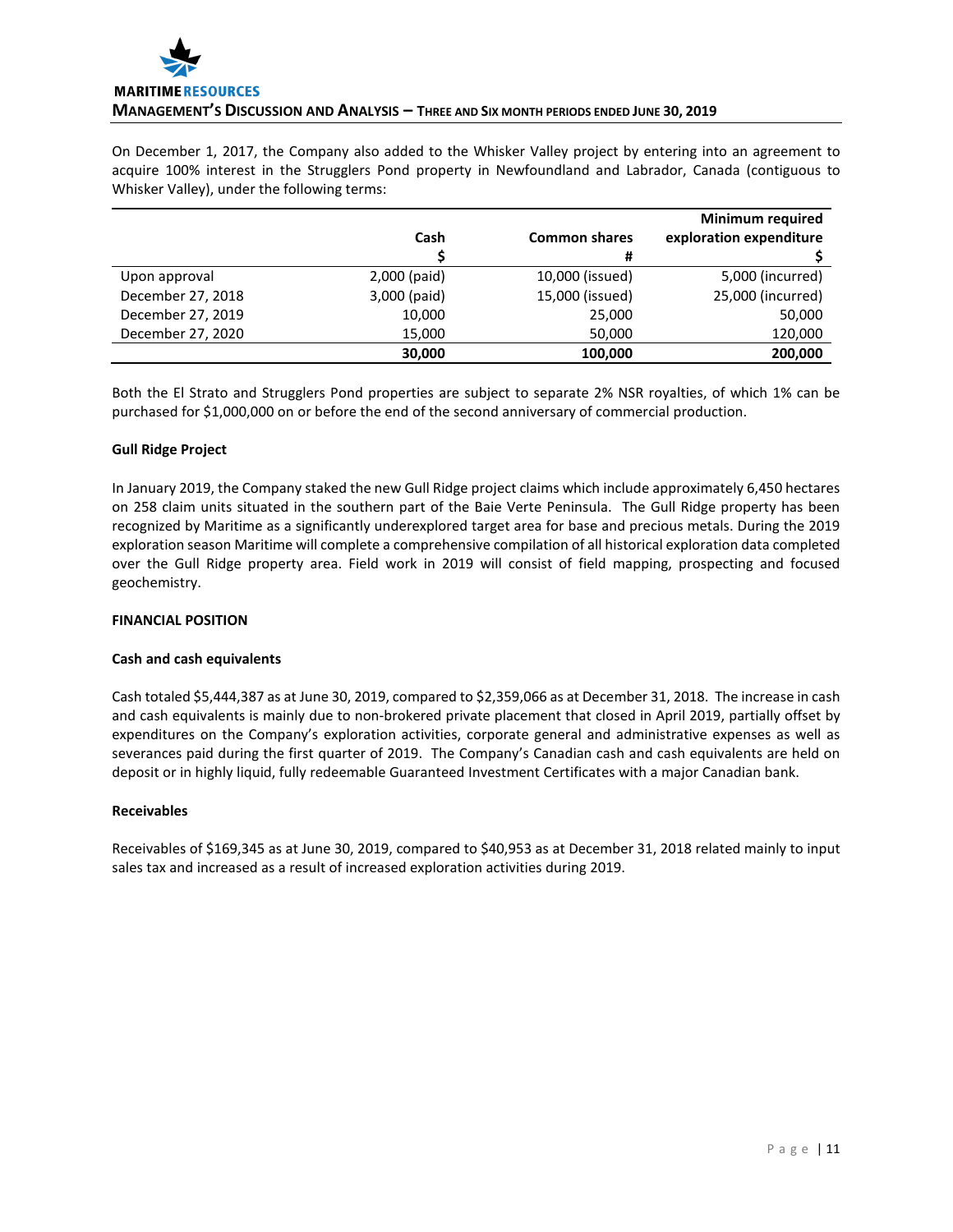## **Mineral properties**

Expenditures incurred on the Company's 100% owned Green Bay, Whisker Valley and Gull Ridge properties, follow:

|                               | <b>Green Bay</b> | <b>Whisker Valley</b> | <b>Gull Ridge</b> | <b>Total</b> |
|-------------------------------|------------------|-----------------------|-------------------|--------------|
|                               |                  |                       | Ş                 | Ş            |
| Balance, December 31, 2017    | 6,250,856        | 218,748               |                   | 6,469,604    |
| Acquisition costs - cash      | 25,000           | 48,000                |                   | 73,000       |
| Acquisition costs - shares    | 45,000           | 37,700                |                   | 82,700       |
| <b>Exploration expenses:</b>  |                  |                       |                   |              |
| Drilling and assaying         | 289,772          | 77,842                |                   | 367,614      |
| Geology and engineering       | 473,476          | 146,442               |                   | 619,918      |
| Property                      | 55,991           | 585                   |                   | 56,576       |
| Geophysics                    | 11,208           | 47,500                |                   | 58,708       |
| Other                         | 13,266           | 9,611                 |                   | 22,877       |
|                               | 913,713          | 367,680               |                   | 1,281,393    |
| Less: Recoveries and grants   | (10, 153)        |                       |                   | (10, 153)    |
| Net additions                 | 903,560          | 367,680               |                   | 1,271,240    |
| Balance, December 31, 2018    | 7,154,416        | 586,428               |                   | 7,740,844    |
| Acquisition costs - cash      |                  | 30,000                | 3,870             | 33,870       |
| Acquisition costs - shares    |                  | 19,000                |                   | 19,000       |
| <b>Exploration expenses:</b>  |                  |                       |                   |              |
| Drilling and assaying         | 441,400          |                       |                   | 441,400      |
| Geology                       | 301,962          | 149,679               | 5,719             | 457,360      |
| Property                      | 35,055           |                       |                   | 35,055       |
| Pre-feasibility study update  | 208,283          |                       |                   | 208,283      |
|                               | 986,700          | 198,679               | 9,589             | 1,194,968    |
| Less: Recoveries and grants   | (65,250)         |                       |                   | (65,250)     |
| Net additions                 | 921,450          | 198,679               | 9,589             | 1,129,718    |
| <b>Balance, June 30, 2019</b> | 8,075,866        | 785,107               | 9,589             | 8,870,562    |

During the six month period ended June 30, 2019, the Company received \$65,250 (2018 – \$10,153) pursuant to an application made with the Government of Newfoundland and Labrador in respect of the Newfoundland and Labrador Mineral Incentive Junior Exploration Assistance Program (JEAP) grant for exploration conducted during 2018 and 2017, respectively.

# **Right of use asset and lease liability**

The Company has applied IFRS 16 using the modified retrospective approach which requires the cumulative effect of initial application to be recognized in retained earnings at January 1, 2019. On adoption of IFRS 16, the Company recognized a lease liability for an office lease previously classified as an operating lease under IAS 17. The liability was measured at the present value of the remaining lease payments, discounted using the Company's applicable incremental borrowing rate as of January 1, 2019 of 8% and assumes Maritime will not renew the lease upon termination. On transition, the associated right-of-use asset was measured at \$106,720 being the amount equal to the lease liability. During the six month period ended June 30, 2019, the lease liability was reduced by \$42,688 for payments during the period. As at June 30, 2019, the Company is required to pay \$33,000 in undiscounted lease payments over the remaining term which are due within one year.

The Company has elected not to recognize a right of use asset and lease liability for a month to month sub lease that is has for its Toronto office. This lease can be terminated without permission with no significant penalty and does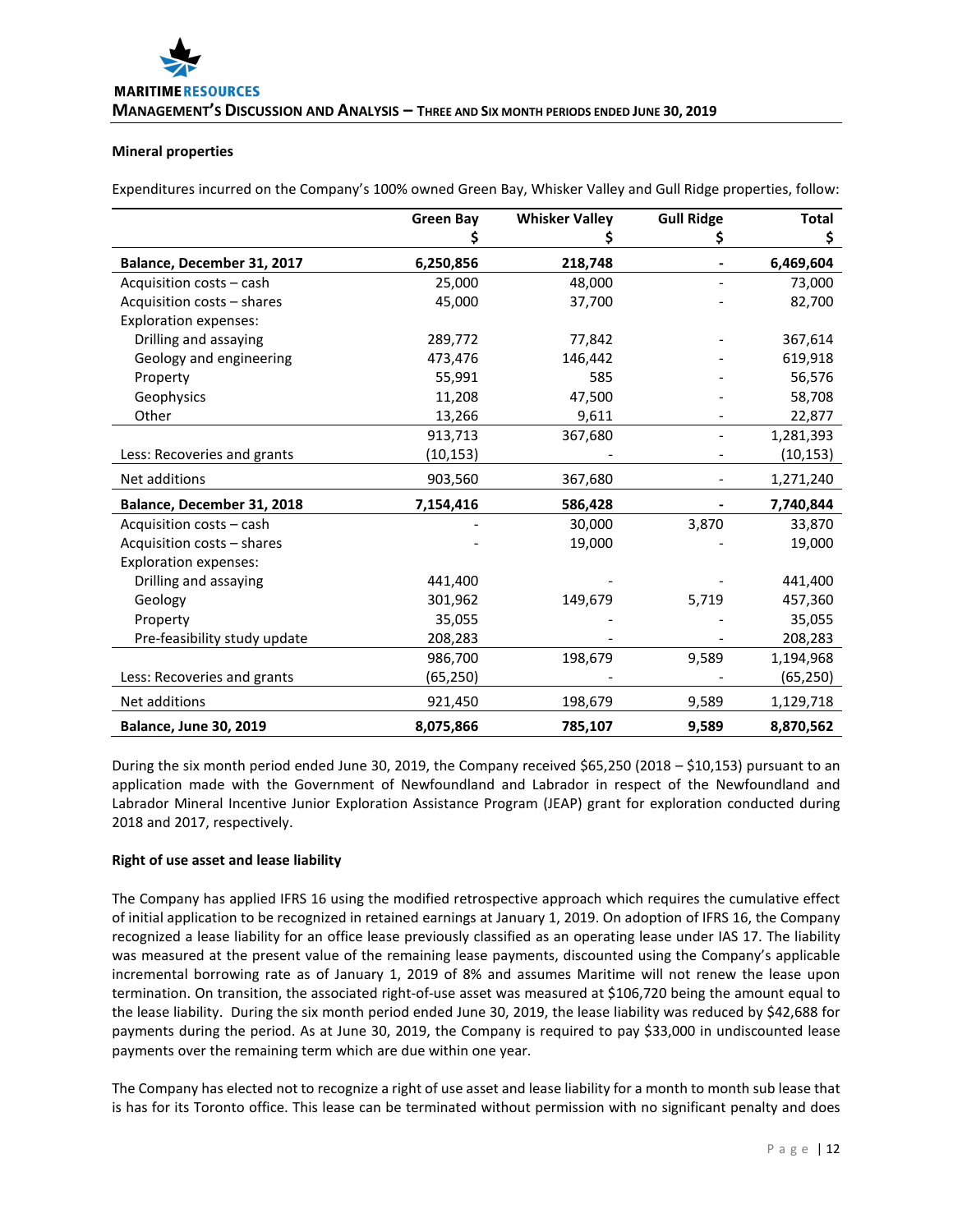

not meet the definition of an enforceable contract under IFRS 16. The lease payments associated with this lease are charged directly to the statement of loss and comprehensive loss.

### **Accounts payable and other liabilities**

Accounts payable and accrued liabilities were \$376,875 as at June 30, 2019 compared to \$121,441 as at December 31, 2018. The increase is due to the increased level of activities at the Company's exploration projects during the period.

# **Loan**

On April 25, 2017, the Company entered into a loan arrangement ("Bridge Financing Agreement") pursuant to which it received \$500,000 and provided for a maturity date of one year (the "Maturity Date"), interest of 8% per annum and was repayable upon earliest of: the maturity date, raising \$2,000,000 or more in equity or debt financing, or committing an event of default. In connection with the Bridge Financing Agreement, the lender received a bonus of 333,333 common shares of the Company valued at \$46,667, non-transferable warrants valued at \$105,387 allowing for the purchase of up to, in the aggregate, 1,666,666 additional common shares of the Company at \$0.15 per share, which expired unexercised on April 26, 2018, and cash finders fees of \$30,000. The effective interest rate, including bonus shares and warrants was 44%. During the period ended March 31, 2018, the Company recorded accrued interest of \$9,315 and accretion expense of \$57,360 in the statement of loss and comprehensive loss and the loan balance accreted to \$500,000. On March 26, 2018, the loan of \$500,000 and related interest of \$36,712 was repaid.

# **Private placements and flow-through premium liability**

 Pursuant to a non-brokered private placement on April 24, 2019, the Company raised aggregate gross proceeds of \$6,092,500 through the issuance of a combination of units (the "Units") at a price of \$0.10 per Unit and flow-through units (the "FT Units") at a price of \$0.12 per FT Unit (the "Offering"). The Company issued a total of 56,896,662 Units and FT Units; 36,755,000 Units and 20,141,662 FT Units.

Each Unit consists of one common share and one-half of one transferable common share purchase warrant ("Warrant"). Each whole Warrant entitles the holder to acquire one common share of the Company at a price of \$0.15 per common share for a period of 24 months following the closing date of the Offering (the "NFT Warrants"). Each FT Unit consists of one common flow-through share and one half of one transferable common share purchase warrant ("FT Warrant"). Each whole FT Warrant entitles the holder to acquire one non flow-through common share of the Company at a price of \$0.15 per common share for a period of 24 months following the closing date of the Offering (the "FT Warrants").

The flow-through shares were issued at a premium of \$402,833. Pursuant to the Company incurring eligible flowthrough expenditures during the three month period ended June 30, 2019, \$15,806 was recognized into income. The Company expects to incur the remaining \$2,322,162 of eligible flow-through expenditures during 2019.

In connection with this private placement, the Company paid aggregate finders' and advisory fees of \$412,909 and 3,863,294 finders' warrants, including \$156,532 and 1,563,273 finders' warrants to Dundee Goodman Merchant Partners, a division of Goodman & Company, Investment Counsel Inc. As an advisor, Sprott Capital Partners LP received \$156,532 and 1,563,273 finders' warrants, and for certain orders, received finders' fees in the aggregate of \$11,995, for services related to its engagement.

Transaction costs relating to the Offering amounted to \$594,723, consisting of cash costs of \$468,161, which includes an arm's length aggregate finders' and advisory fees totaling \$412,909, as well as regulatory and legal fees relating to the offering, and non-cash costs of \$126,562 relating to the fair value attributed to 3,863,294 finders' warrants issued as additional compensation. The fair value attributed to the finders' warrants was determined using the Black-Scholes valuation model using the following assumptions: Risk free interest rate of 1.63%, expected life of two years,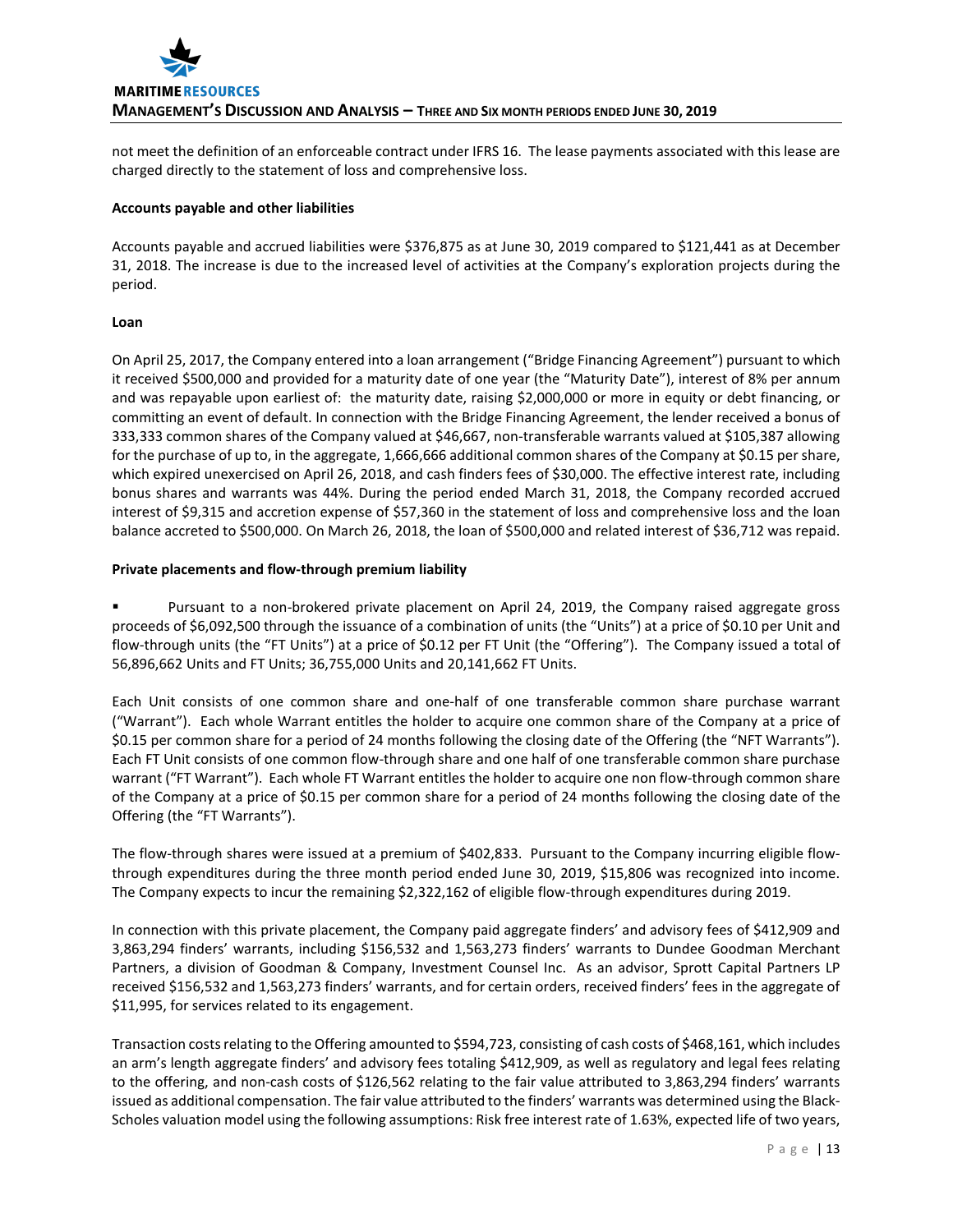

and volatility rate of 80.56%. Each finders' warrant entitles the holder to purchase one common share of the Company at a price of \$0.15 per finders' warrant Share for a period of 24 months following the closing date of the Offering.

 Pursuant to a private placement on November 7, 2018, the Company issued 25,460,900 non flow-through units ("November 2018 NFT Units") at \$0.11 per unit and 5,402,000 flow-through units ("November 2018 FT Units") at \$0.13 per unit, for gross proceeds of \$3,502,959. Each unit consisted of one flow-through common share of the Company and one-half of one common share purchase warrant, where each whole warrant entitles the holder to purchase one common share of the Company at a price of \$0.15 per warrant share expiring November 7, 2020. The flow-through shares were issued at a premium of \$108,040. Pursuant to the Company incurring eligible flow-through expenditures during the three month period ended June 30, 2019, the remaining \$75,413 of flow-through premium was recognized into income.

In connection with this private placement, the Company issued 2,152,791 finders' units. Each finders' unit is comprised of one common share and one-half (1/2) of one non-transferable warrant where each whole finders' unit warrant is exercisable to purchase one common share of the Company at a price of \$0.15 per common share for a period of 24 months expiring November 7, 2020. Also in connection with this private placement, finders' fees of 2,152,791 finders' warrants were issued and entitle the holder to purchase one common share of the Company at a price of \$0.11 per finders' warrant share for a period of 24 months expiring November 7, 2020.

The finders' unit warrants and the NFT finders' warrants were valued at \$22,344 and \$60,365, respectively, using the Black-Scholes option pricing model with the following assumptions: risk-free interest rate of 1.90%, expected life of 1.5 years, expected volatility of 72.74% and dividend yield of 0% and recorded to share issuance costs.

 Pursuant to a private placement on July 6, 2018, the Company issued 7,600,000 non flow-through units ("July 2018 NFT Units") at \$0.10 per unit and 5,166,667 flow-through units ("July 2018 FT Units") at \$0.12 per unit, for gross proceeds of \$1,380,000. Each July 2018 FT Unit consisted of one flow-through common share of the Company and one-half of one common share purchase warrant (the "July 2018 FT Warrant"). Each whole July 2018 FT Warrant entitles the holder to purchase one common share of the Company (the "July 2018 FT Warrant Share") at a price of \$0.20 per July 2018 FT Warrant Share expiring January 6, 2020. The flow-through shares were issued at a premium of \$103,333. The Company recognized the remaining \$20,698 into income during the three month period ended March 31, 2019, following the recognition of \$82,635 in income during the year ended December 31, 2018 pursuant to the Company incurring eligible flow-through expenditures.

Each July 2018 NFT Unit consisted of one non flow-through common share of the Company and one-half of one common share purchase warrant (the "July 2018 NFT Warrant"). Each whole July 2018 NFT Warrant entitles the holder thereof to purchase one common share of the Company (the "July 2018 NFT Warrant Share") at a price of \$0.20 per July 2018 NFT Warrant Share for expiring January 6, 2020. In connection with this private placement, finders' fees of \$30,000 were paid and 480,000 July 2018 NFT Finders' Warrants were issued. Each July 2018 NFT Finders' Warrant entitles the holder to purchase one common share of the Company at a price of \$0.20 per share until January 6, 2020. The July 2018 NFT Finders' Warrants were valued at \$17,319 using the Black-Scholes option pricing model with the following assumptions: risk-free interest rate of 1.90%, expected life of 1.5 years, expected volatility of 98.47% and dividend yield of 0% and recorded to share issuance costs.

 On December 15, 2017, the Company announced a non-brokered private placement of up to \$2,000,000 through the issuance of a combination of non flow-through units ("December 2017 NFT Units") at \$0.10 per Unit and flow-through units ("December 2017 FT Units") at a price of \$0.12 per December 2017 FT Unit. Each Unit consists of one common share and one-half of one common share purchase warrant ("December 2017 Warrant"). Each whole December 2017 Warrant entitles the holder to acquire one common share of the Company at a price of \$0.20 per common share for 18 months following the closing date of the private placement (the "December 2017 NFT Warrant Share").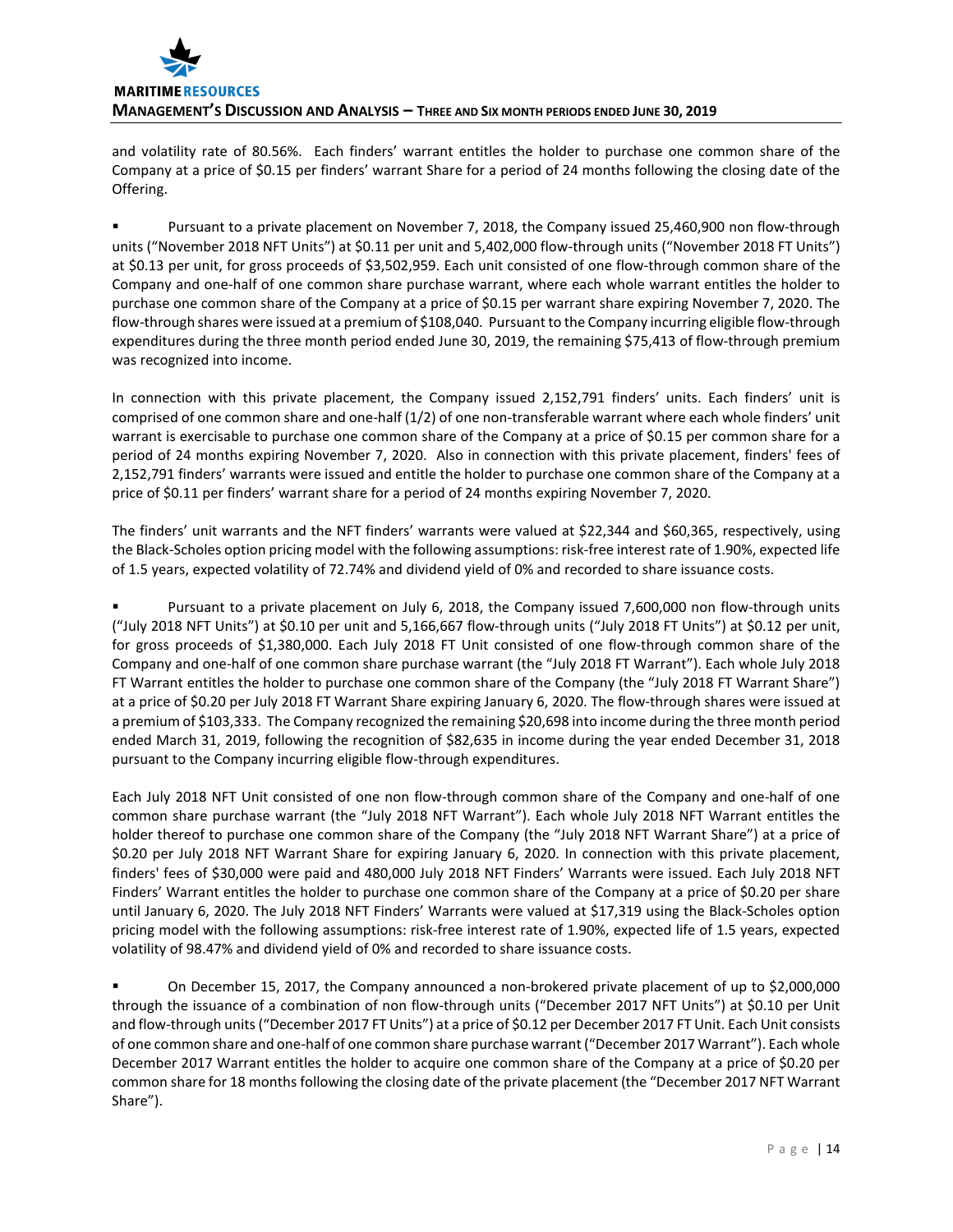

The December 2017 private placement closed in 4 tranches and raised gross proceeds of \$608,000 in the first tranche during the year ended December 31, 2017 and \$1,134,754 in 3 tranches in each of the January, February and March months of 2018 as follows:

| <b>Closing Date</b>           | January 11    | <b>February 15</b> | March 21           | Total       |
|-------------------------------|---------------|--------------------|--------------------|-------------|
| <b>Gross Proceeds</b>         | \$326,920     | \$277,834          | \$530,000          | \$1,134,754 |
| <b>FT Shares Issued</b>       | 666.000       | 250,000            |                    | 916,000     |
| <b>NFT Shares Issued</b>      | 2,470,000     | 2,478,340          | 5,300,000          | 10,248,340  |
| <b>Warrants Issued</b>        | 1,568,000     | 1,364,170          | 2,650,000          | 5,582,170   |
| <b>Warrant Exercise Price</b> | \$0.20        | \$0.20             | \$0.20             |             |
| <b>Warrant Expiry Date</b>    | July 11, 2019 | August 15, 2019    | September 21, 2019 |             |
| <b>Finders' Fees</b>          |               |                    |                    |             |
| Cash                          |               | \$8,400            | \$15,000           | \$23,400    |
| <b>NFT Shares Issued</b>      |               | 488,480            |                    | 488,480     |
| <b>Warrants Issued</b>        |               | 824,886            | 350,000            | 1,174,886   |
| <b>Exercise Price</b>         |               | \$0.20             | \$0.20             |             |
| <b>Expiry Date</b>            |               | August 15, 2019    | September 21, 2019 |             |

The flow-through shares, issued in the January 11 and February 15 tranches, were issued at premiums of \$13,320 and \$5,000, respectively. \$15,006 of the premium was recognized into income during the period ended June 30, 2018 and was fully recognized into income during the year ended December 31, 2018.

| Flow-through premium liability               |            |
|----------------------------------------------|------------|
| Balance - December 31, 2017                  | 63,982     |
| Flow-through premium liability additions     | 229.693    |
| Settlement of flow-through premium to income | (164, 937) |
| Balance - December 31, 2018                  | 128,738    |
| Flow-through premium liability additions     | 402,833    |
| Settlement of flow-through premium to income | (144, 545) |
| Balance - June 30, 2019                      | 387,026    |

# **Shares issuances related to property option agreements**

During the six month period ended June 30, 2019, the Company issued 200,000 common shares valued at \$19,000 in connection with the Whisker Valley property. During 2018, the Company issued 150,000 common shares valued at \$16,500 in connection with the Whisker Valley property; issued 500,000 common shares valued at \$45,000 in connection with the Inomin property; issued 250,000 common shares, valued at \$20,000, in connection with the El Strato property; and issued 15,000 common shares, valued at \$1,200, in connection with the Struggler Pond property.

# **Royalty units**

During fiscal 2016, the Company issued Royalty Units with a price of \$0.01 per Royalty Unit, and, subject to written consent of the Company, may be assigned or transferred in their entirety only. The proceeds of \$210,700 received in relation to the Royalty Units has been recorded as a Royalty Reserve within Equity.

Royalty Units will return 100% of the original investment made by the purchasers and is to be paid out of production from the Company's Green Bay project. The likelihood of the project going into production cannot be determined at this time. Total royalties payable from the Royalty Units ("Royalty Payment") are capped at \$3,440,500 being the price for which the Equity Units (comprised of common shares and common share warrants) and Royalty Units were purchased. Royalty Payments will be made annually beginning on the first anniversary of the date of commencement of commercial production for the Project. Royalty Payments will be funded solely from 10% of annual net cash flow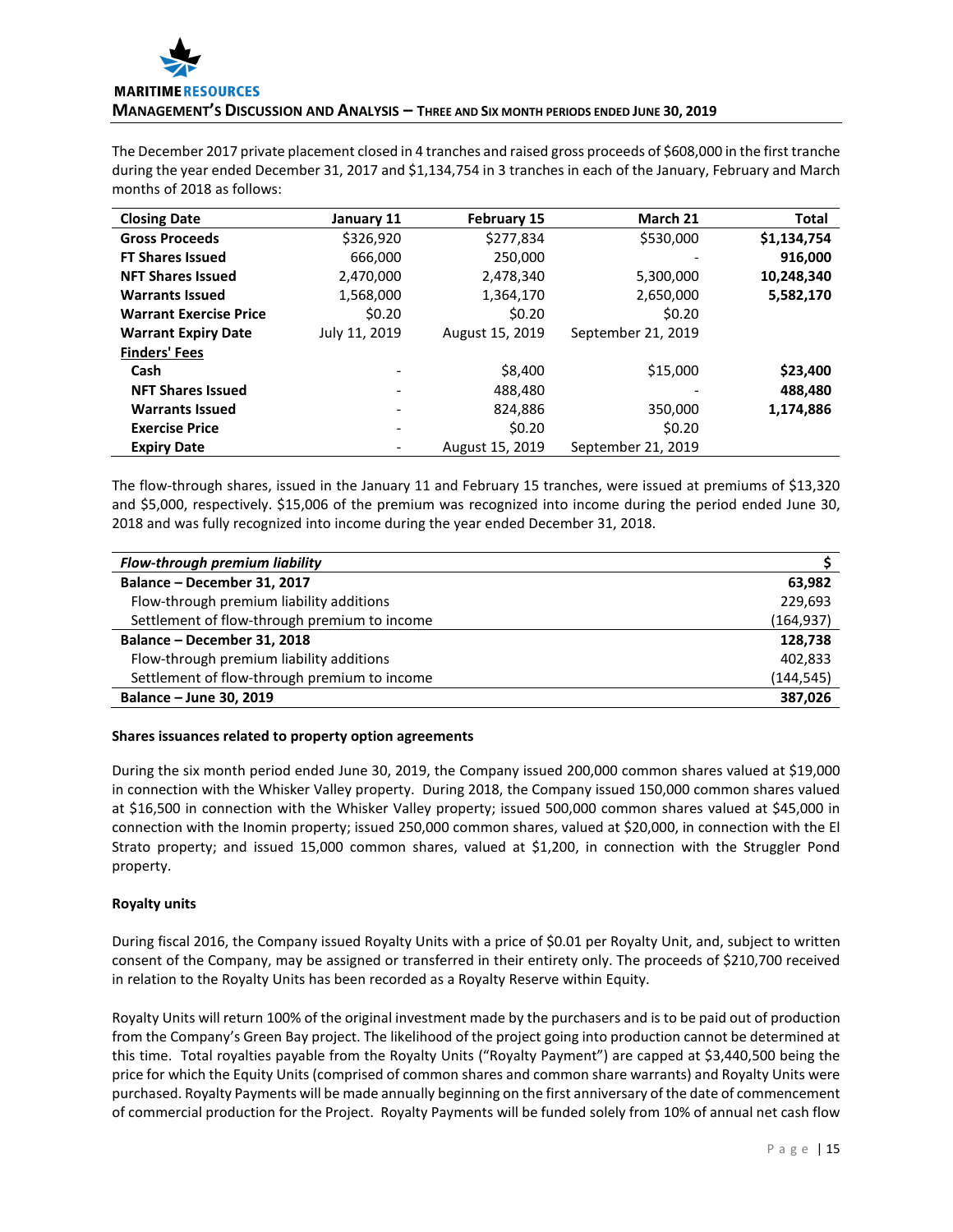

from the Project, with net cash flow representing net production revenues realized from the Project after deduction of all Project operating and debt servicing costs. At the option of the Company, Royalty Payments will be paid either in cash or in gold.

# **Hostile takeover bid**

Pursuant to discussions which commenced during the first quarter of 2018, on April 13, 2018, Anaconda Mining Inc. ("Anaconda") made a formal unsolicited offer to the Company and its shareholders, to acquire all of the issued and outstanding shares of the Company. The offer contemplated the exchange of one common share of the Company for consideration of 0.39 of a common share in Anaconda. The Company engaged legal counsel, financial advisors and strategic advisors to evaluate Anaconda's offer and incurred expenditures of \$515,335 as of June 30, 2018, relating to this offer. On July 12, 2018, Anaconda withdrew their offer.

# **RESULTS OF OPERATIONS**

|                                      | Three months ended June 30 |            | Six months ended June 30 |                              |                |            |
|--------------------------------------|----------------------------|------------|--------------------------|------------------------------|----------------|------------|
|                                      | 2019                       | 2018       | Change                   | 2019                         | 2018           | Change     |
|                                      | \$                         | \$         | S                        | S                            | S              | \$         |
| <b>Expenses</b>                      |                            |            |                          |                              |                |            |
| Salaries and benefits                | 137,320                    |            | (137, 320)               | 231,634                      |                | (231,634)  |
| Severance                            |                            |            |                          | 884,497                      |                | (884, 497) |
| Administration                       | 76,744                     | 82,348     | 5,604                    | 152,383                      | 170,847        | 18,464     |
| Consulting                           |                            | 109,930    | 109,930                  | 28,000                       | 196,930        | 168,930    |
| Professional fees                    | 19,976                     | 23,605     | 3,629                    | 47,424                       | 38,294         | (9, 130)   |
| Professional fees - hostile takeover |                            | 515,335    | 515,335                  | $\qquad \qquad \blacksquare$ | 515,335        | 515,335    |
| Directors' fees and expenses         | 20,093                     | 4,500      | (15, 593)                | 37,593                       | 9,000          | (28, 593)  |
| Investor relations and promotion     | 32,792                     | 258,296    | 225,504                  | 45,270                       | 423,444        | 378,174    |
| Share based payment                  | 320,488                    | -          | (320,488)                | 320,488                      | $\blacksquare$ | (320, 488) |
| Depreciation                         | 21,344                     |            | (21, 344)                | 42,688                       |                | (42, 688)  |
| Interest expense on lease liability  | 1,586                      |            | (1,586)                  | 3,584                        |                | (3,584)    |
| Financing expense, accretion and     |                            |            |                          |                              |                |            |
| interest on loans payable            |                            |            |                          |                              | 66,675         | 66,675     |
|                                      | (630, 343)                 | (994, 014) | 363,671                  | (1,793,561)                  | (1,420,525)    | (373,036)  |
| Interest income                      | 22,868                     |            | 22,868                   | 28,449                       |                | 28,449     |
| Flow-through premium liability       | 91,220                     | 52,944     | 38,276                   | 144,545                      | 78,987         | 65,558     |
| Loss for the period                  | (516, 255)                 | (941,070)  | 424,815                  | (1,620,567)                  | (1,341,538)    | (279,029)  |

For the three and six month periods ended June 30, 2019, the Company incurred a loss and comprehensive loss in the amount of \$516,255 and \$1,620,567, respectively compared to a loss of \$941,070 and \$1,341,538 for the three and six month periods ended June 30, 2018. Expenses during the six months ended June 30, 2019 were higher than the comparative period mainly due to the payment of severance of \$884,497 to the former management team of the Company partially offset by lower corporate expenses during the period (See Transactions with Related Parties below). Depreciation and interest expense on lease liability relate to the amortization of the right of use asset and accretion of the lease liability for an office lease of the Company under the new accounting policy adoption for Leases as of January 1, 2019 (see New Accounting Standards below).

During the three and six month periods ended June 30, 2019, the Company granted 4,850,000 stock options to directors, officers, consultants and employees of the Company, of which 4,650,000 vest immediately and 50,000 will vest every three months, for one year, beginning three months from the date of grant, totaling 200,000. The fair value of the stock options granted as determined by the Black-Scholes pricing model was \$332,743 or \$0.07 per option. Share based payments recognized during the six months ended June 30, 2019 of \$320,488 (2018 – \$nil). 395,000 stock-options expired during the six month period ended June 30, 2019 resulting in a reversal of \$97,571 from reserves to deficit. The total fair value of unvested options that will be recognized in the statement of loss in future periods amounts to \$12,255 at June 30, 2019 (2018 – \$nil).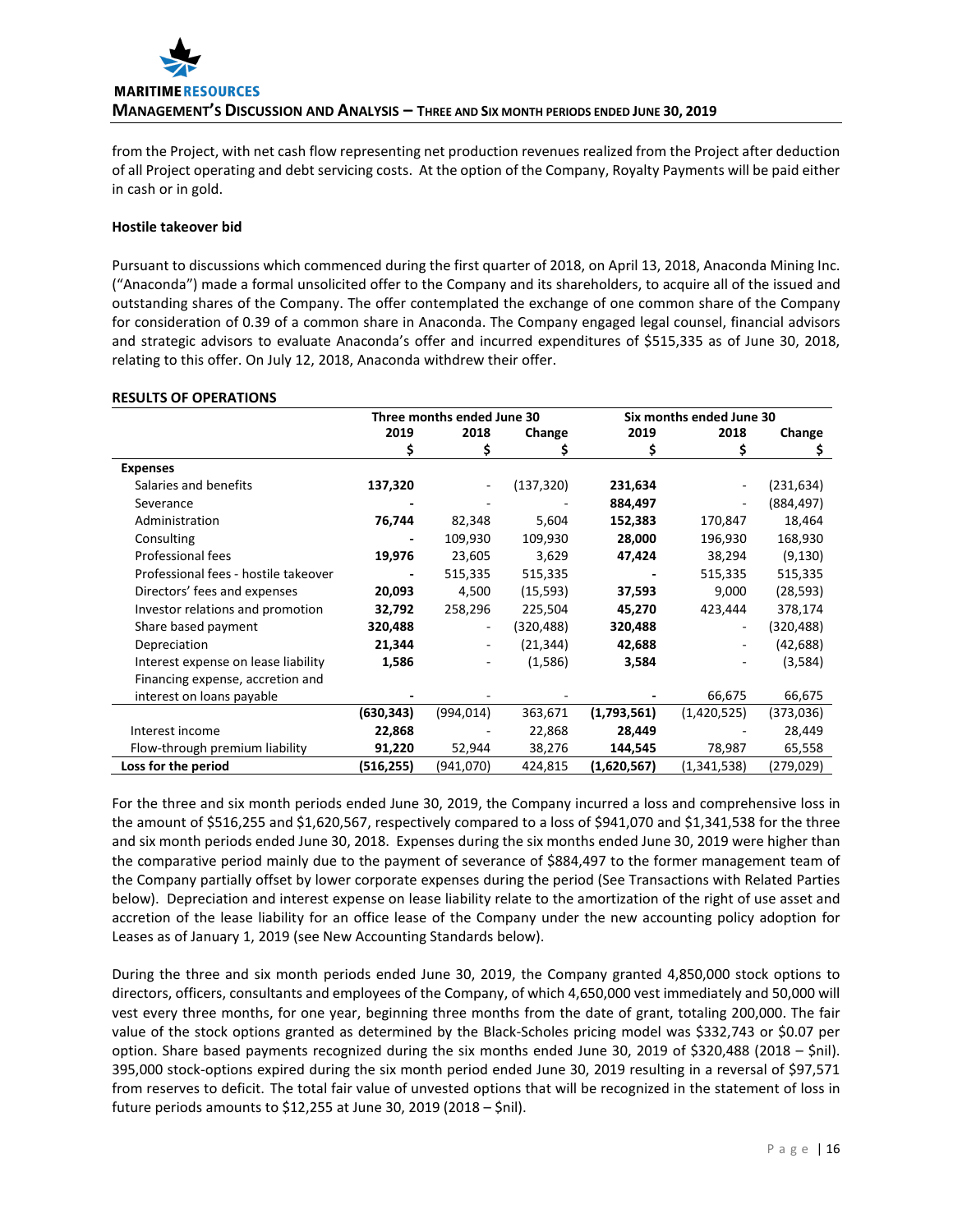During the three and six month periods ended June 30, 2019, the Company incurred \$13,050 and \$21,750, respectively, for an office lease included in Administration in the statement of loss and comprehensive loss and not included in lease liabilities.

Pursuant to qualifying flow-through expenditures incurred during the three and six month periods ended June 30, 2019, the flow-through premium liability was reduced by \$91,220 and \$144,545, respectively, and recorded in income as Recognition of the flow-through premium liability.

# **SUMMARY OF QUARTERLY RESULTS**

The following table summarizes information derived from the Company's financial statements for each of the eight most recently completed quarters.

|                                  | <b>Jun 30</b> | <b>Mar 31</b> | <b>Dec 31</b> | Sep 30  | <b>Jun 30</b> | <b>Mar 31</b> | <b>Dec 31</b> | Sep 30  |
|----------------------------------|---------------|---------------|---------------|---------|---------------|---------------|---------------|---------|
| in thousands, except per         | 2019          | 2019          | 2018          | 2018    | 2018          | 2018          | 2017          | 2017    |
| share amounts                    |               |               |               |         |               |               |               |         |
| Net loss:                        |               |               |               |         |               |               |               |         |
| in total<br>(i)                  | (516)         | (1, 104)      | (597)         | (527)   | (941)         | (400)         | (543)         | (248)   |
| per share <sup>(1)</sup><br>(ii) | (0.00)        | (0.01)        | (0.01)        | (0.01)  | (0.01)        | (0.01)        | (0.01)        | (0.00)  |
| Cash                             | 5.444         | 955           | 2,359         | 162     | 56            | 361           | 387           | 632     |
| Exploration and evaluation       | 8,871         | 8,140         | 7,741         | 7,300   | 7,078         | 6,676         | 6.470         | 6,165   |
| Loans                            | nil           | nil           | nil           | nil     | nil           | nil           | (443)         | (514)   |
| Deficit                          | (9, 144)      | (8, 721)      | (7,616)       | (7,028) | (6,501)       | (5, 436)      | (5, 107)      | (4,564) |

(1) *Fully diluted loss per share amounts are not shown as they would be anti-dilutive*.

The Company's operations are not driven by seasonal trends, but rather by reaching project milestones such as completing various geological, technical, environmental and socio-economic objectives as well as closing the financings needed to fund the Company's activities. The operating results of junior exploration companies typically demonstrate wide variations from period to period. These variances arise from fluctuations in such costs as sharebased compensation, level of exploration activity and unanticipated events such as hostile takeover bids.

# **TRANSACTIONS WITH RELATED PARTIES**

# **Key Management Personnel**

Key management personnel include those persons having authority and responsibility for planning, directing, and controlling the activities of the Company as a whole. The Company has determined that key management personnel consists of executive and non-executive members of the Company's Board of Directors and corporate officers. Compensation paid or payable to key management personnel for services rendered were as follows for the three and six months ended June 30:

|                                      | Three month  | Three month  | Six month    | Six month    |
|--------------------------------------|--------------|--------------|--------------|--------------|
|                                      | period ended | period ended | period ended | period ended |
|                                      | June 30      | June 30      | June 30      | June 30      |
|                                      | 2019         | 2018         | 2019         | 2018         |
|                                      |              |              |              |              |
| <b>Salaries</b>                      | 90,110       |              | 177,110      |              |
| Consulting                           |              | 87,000       | 24,000       | 174,000      |
| Contract wages <sup>(1)</sup>        |              | 19,500       | 6,500        | 39,000       |
| Directors' fees                      | 17,500       | 4,500        | 35,000       | 9,000        |
| Geological consulting <sup>(2)</sup> | 19,600       | 73,101       | 47,800       | 146,202      |
| Share based payments                 | 230,233      |              | 230,233      |              |
| Severances                           | 884,497      |              | 884,497      |              |
|                                      | 1,241,940    | 184,101      | 1,405,140    | 368.202      |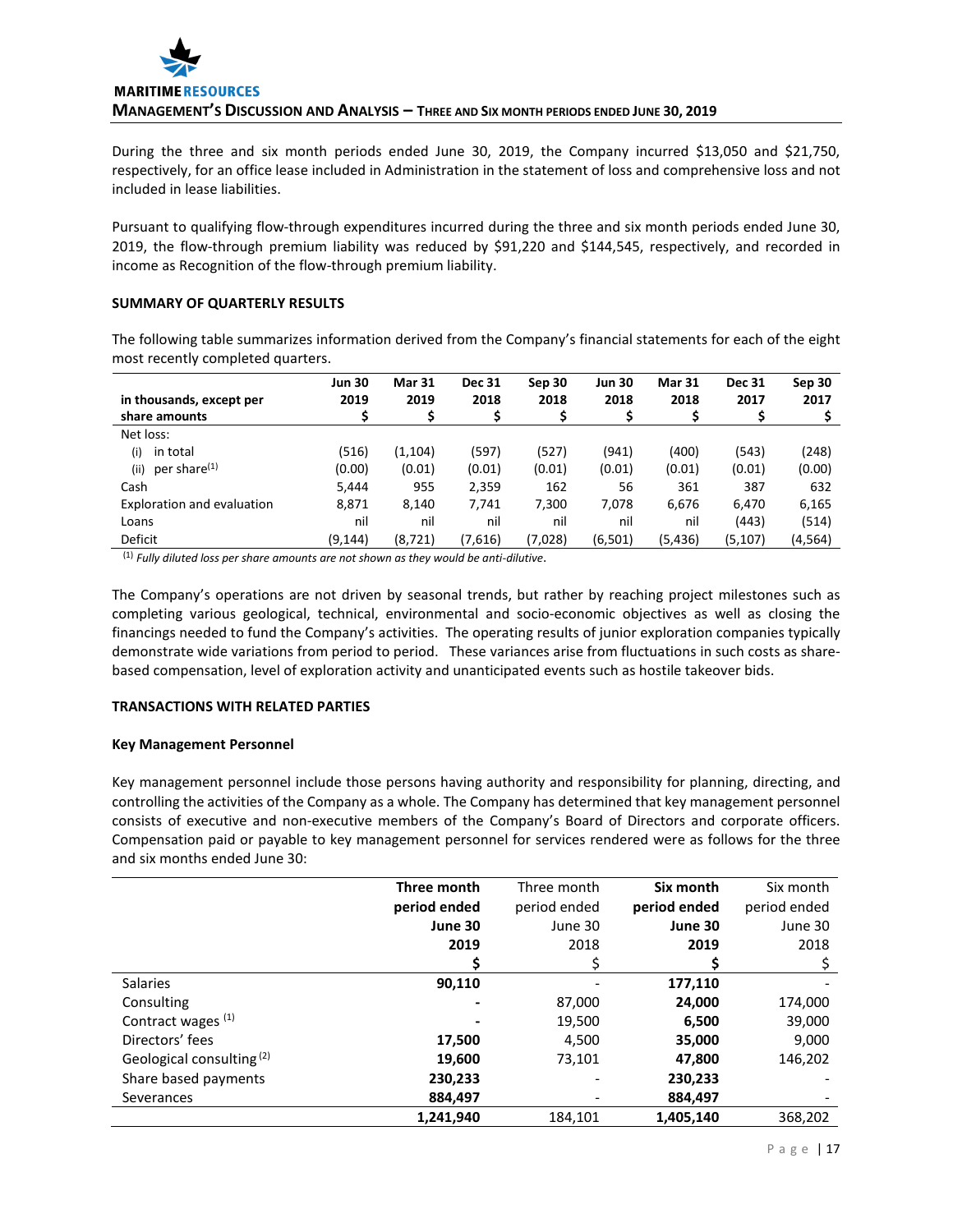

In accordance with *IAS 24, Related Party Disclosures*, key management personnel are those persons having authority and responsibility for planning, directing and controlling the activities of the Company directly or indirectly, including any directors (executive and non-executive). The remuneration of directors and key executives is determined by the Board of Directors having regard to the performance of individuals and market trends.

At June 30, 2019, the Company included in accounts payable and accrued liabilities \$17,500 of directors' fees payable to the members of board of directors of the Company for services provided during the three month period ended June 30, 2019.

At June 30, 2018, the Company had advanced \$5,000 to the former CEO and director of the Company and owed \$14,583 to the former COO and director of the Company, \$5,872 to a former director of the Company and \$5,250 to a director of the Company and \$3,572 to a director of the Company, in respect of expenses incurred on behalf of the Company and included in accounts payable and accrued liabilities.

During the three months ended March 31, 2019, the Company announced that it had made management changes. Pursuant to the management changes, the Company paid severances totalling \$884,497 to the former Chief Executive Officer (\$391,496), Chief Financial Officer (\$117,000), Chief Operating Officer (\$328,001) and Corporate Secretary (\$48,000) of the Company.

Subsequent to June 30, 2019, the Company paid Mr. Bernard Kahlert, P.Geo., who served as Vice President of Exploration for the Company, a sum of \$108,000 upon his retirement.

# **Related-party transactions**

Effective February 1, 2019, the Company entered into a sublease for office space in Toronto, with a corporation that is related as they have directors, as well as the Chief Financial Officer and Corporate Secretary in common. The related corporation also charged Maritime for reimbursement of direct third party purchases of certain office administration services. Effective July 1, 2014, the Company entered into arrangement with an administration and exploration services contractor ("AESC") in which a director is a shareholder, pursuant to which it receives office, administrative and exploration services. The AESC ceased to be a related party of the Company effective February 1, 2019.

|                              | Three month<br>period ended | Three month<br>period ended | Six month<br>period ended | Six month<br>period ended |
|------------------------------|-----------------------------|-----------------------------|---------------------------|---------------------------|
|                              | June 30                     | June 30                     | June 30                   | June 30                   |
|                              | 2019                        | 2018                        | 2019                      | 2018                      |
|                              |                             |                             |                           |                           |
| Rent                         | 13,050                      |                             | 21,750                    |                           |
| Office administration        | 1,182                       |                             | 1,970                     |                           |
| Rent - AESC                  |                             | 24,860                      |                           | 49,719                    |
| Office administration - AESC |                             | 4,809                       |                           | 9,869                     |
|                              | 14,232                      | 29,669                      | 23.720                    | 59,588                    |

For the three and six month periods ended June 30 the Company was charged the following:

# **LIQUIDITY AND CAPITAL RESOURCES**

The Company has no operations that generate cash flow at this time. The Company's future financial success will depend on its success in re-starting the past producing Hammerdown gold mine and, also on the expansion of, or discovery of, one or more economic mineral deposits or business opportunities. The process can take many years, can consume significant resources and is largely based on factors that are beyond the control of the Company and its management.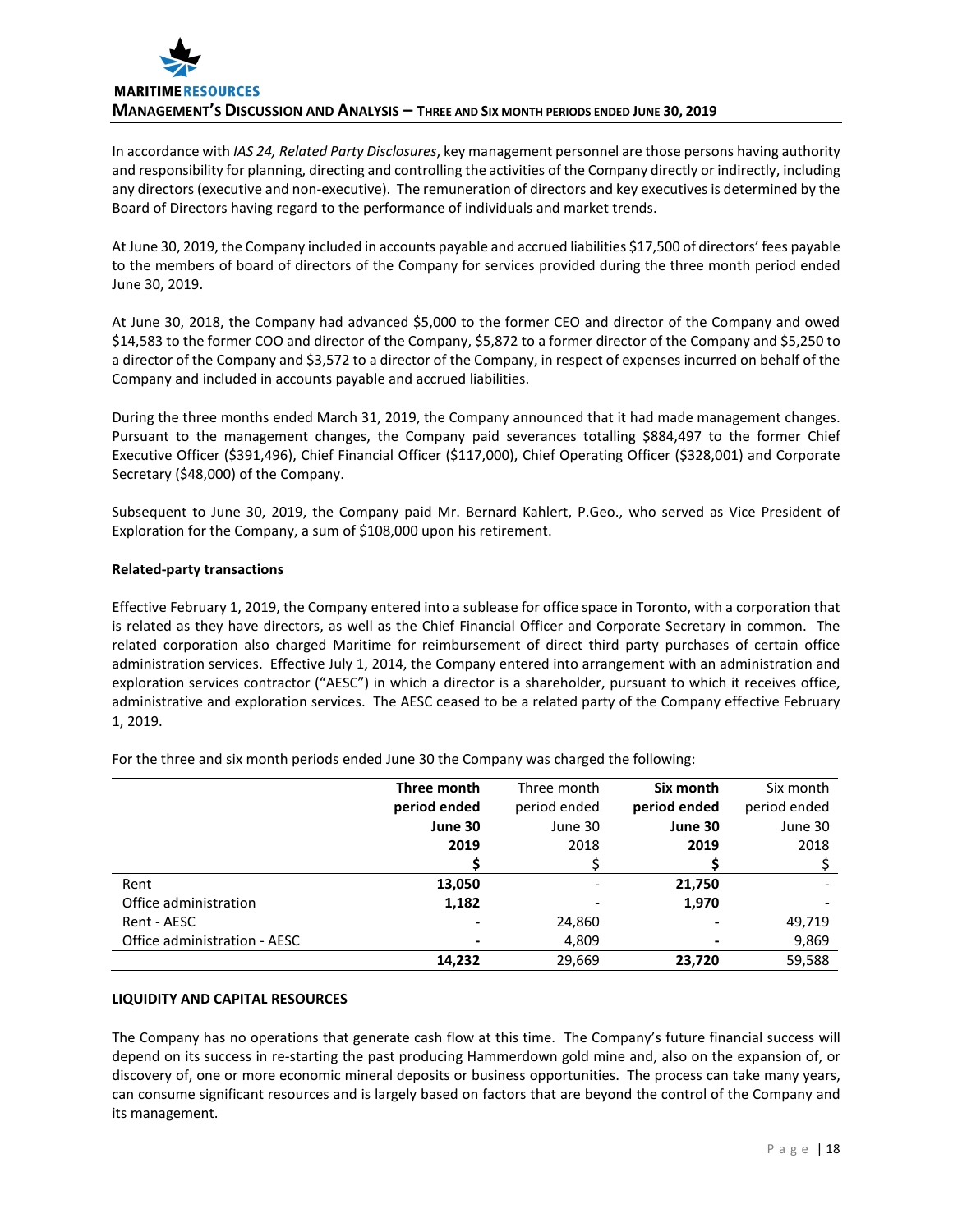

Management's objective is to ensure that there is sufficient capital to minimize liquidity risk and to continue as a going concern. As an exploration stage company, the Company has financed its activities primarily by the issuance of equity securities. Although the Company has been successful in the past in obtaining financing through the sale of equity securities, there can be no assurance that the Company will be able to obtain adequate financing in the future, or that the terms of such financings will be favourable.

On April 24, 2019, the Company closed a non-brokered private placement raising aggregate gross proceeds of \$6,092,500 through the issuance of a combination of units at a price of \$0.10 per unit and flow-through units at a price of \$0.12 per unit. The Company considers this to be sufficient financing to carry out its 2019 plan.

# **Working Capital**

The Company had \$5,329,701 in working capital as at June 30, 2019 (December 31, 2018 – \$2,324,737) (see "Non-IFRS Measures"). As at June 30, 2019, the Company has no debt, does not have any unused lines of credit or other arrangements in place to borrow funds, and has no off-balance sheet arrangements. The Company has no current plans to use debt financing and does not use hedges or other financial derivatives.

The Company manages its liquidity risk (i.e., the risk that it will not be able to meet its obligations as they become due) by forecasting cash flows from operations together with its investing and financing activities. Expenditures are adjusted to ensure liabilities can be funded as they become due. Management and the Board of Directors are actively involved in the review, planning, and approval of significant expenditures and commitments.

#### **Operating Activities**

Cash used in operating activities was \$1,386,883 for the six month period ended June 30, 2019, compared to \$516,577 in the same period of 2018.

#### **Financing Activities**

Financing activities resulted in cash inflows of \$5,582,922 from the issuance of shares partially offset by repayment of lease liabilities during the six months ended June 30, 2019, compared to cash inflows of \$777,414 in the same period of 2018, from the issuance of shares partially offset by the repayment of the loan.

#### **Investing Activities**

Investing activities, relating predominantly to exploration and evaluation expenditures on the Company's exploration properties, resulted in cash outflows of \$1,110,718 during the six month period ended June 30, 2019 compared to \$591,943 during the six month period ended June 30, 2018.

# **CONTINGENCIES**

The Company may be subject to various contingent liabilities that occur in the normal course of operations. The Company is not aware of any pending or threatened proceedings that would have a material adverse effect on the financial position or future results of the Company.

#### **OFF BALANCE SHEET ARRANGEMENTS**

The Company does not have any off-balance sheet arrangements.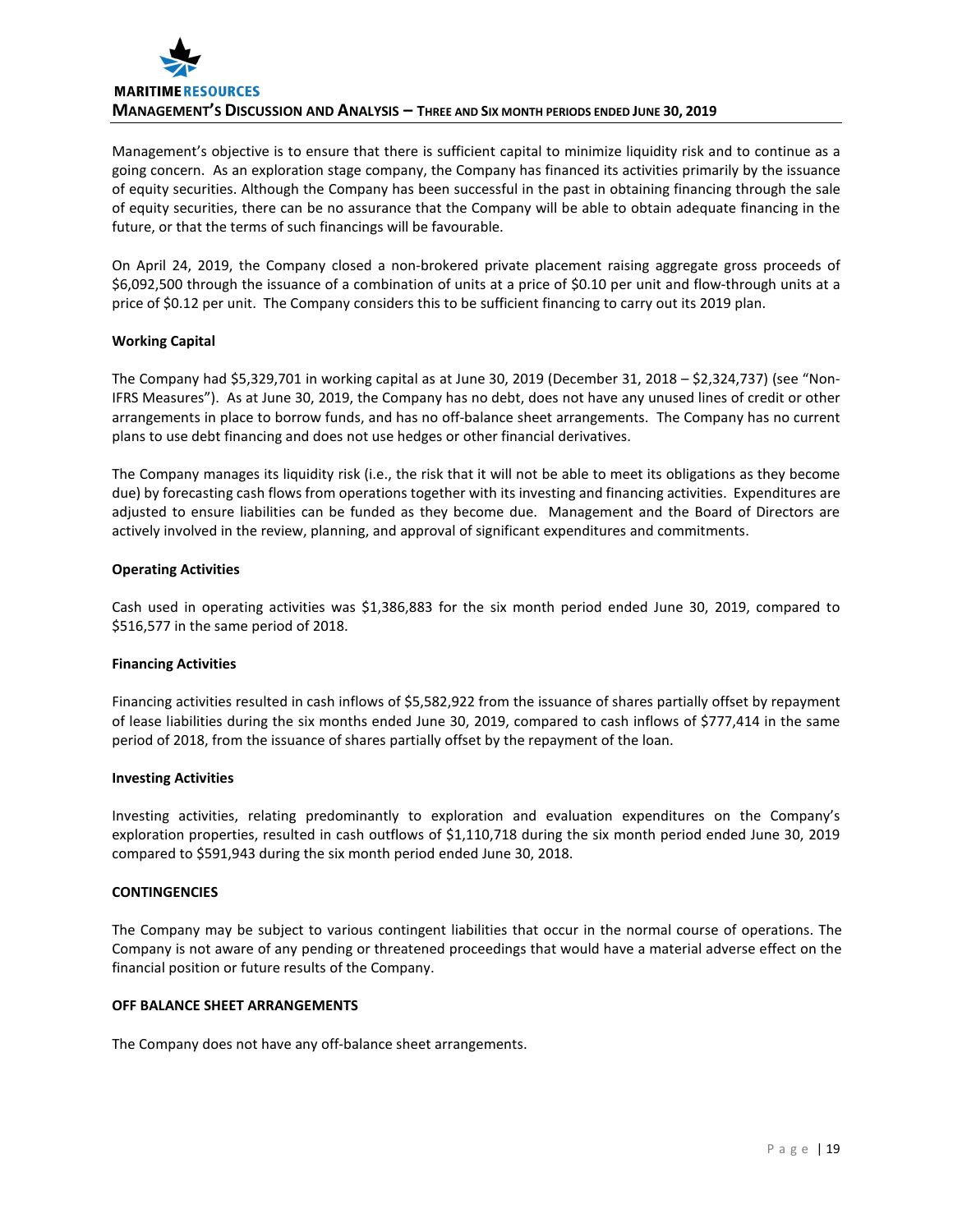# **FINANCIAL INSTRUMENTS**

The Company's financial instruments consist of cash, receivables, and accounts payable and accrued liabilities. The carrying value of receivables, and accounts payable and accrued liabilities approximate their fair values due to the short-term nature of these instruments. The fair value of cash is measured based on level 1 of the fair value hierarchy.

The Company's risk exposures and the impact on the Company's financial instruments are summarized below.

# **Credit risk**

Credit risk is the risk of a financial loss to the Company if a counter-party to a financial instrument fails to meet its contractual obligation. The Company's receivables consist primarily of tax receivables due from federal and provincial government agencies. The Company has no customers or trade receivables as at June 30, 2019. The Company does not have a significant concentration of credit risk with any single counter-party. The Company's cash is invested in interest bearing accounts at major Canadian chartered banks. Because of these circumstances, the Company does not believe it has a material exposure to credit risk.

# **Interest rate risk**

Interest rate risk is the risk that the fair value or future cash flows of a financial instrument will fluctuate because of changes in market interest rates. Financial assets and liabilities with variable interest rates expose the Company to cash flow interest rate risk. The risk that the Company will realize a loss in cash is limited because the Company's deposits are redeemable on demand.

# **Liquidity risk**

Liquidity risk is the risk that the Company will not be able to meet its obligations as they become due. The Company's ability to continue as a going concern is dependent on management's ability to raise required funding through future equity issuances, asset sales or a combination thereof.

The Company manages its liquidity risk by forecasting cash flows from operations and anticipating any investing and financing activities. As at June 30, 2019, the Company had cash totalling \$5,444,387 (December 31, 2018 – \$2,359,066) to settle accounts payable and accrued liabilities of \$376,875 (December 31, 2018 – \$121,441). Management and the Board of Directors are actively involved in the review, planning and approval of significant expenditures and commitments.

As at June 30, 2019 and December 31, 2018, the Company's accounts payable and accrued liabilities have contractual maturities of less than 60 days and are subject to normal trade terms.

# **Price risk**

The Company is exposed to price risk with respect to commodity and equity prices. Equity price risk is defined as the potential adverse impact on the Company's earnings due to movements in individual equity prices or general movements in the level of the stock market. Commodity price risk is defined as the potential adverse impact on earnings and economic value due to commodity price movements and volatilities. The Company closely monitors commodity prices, individual equity movements, and the stock market to determine the appropriate course of action to be taken by the Company.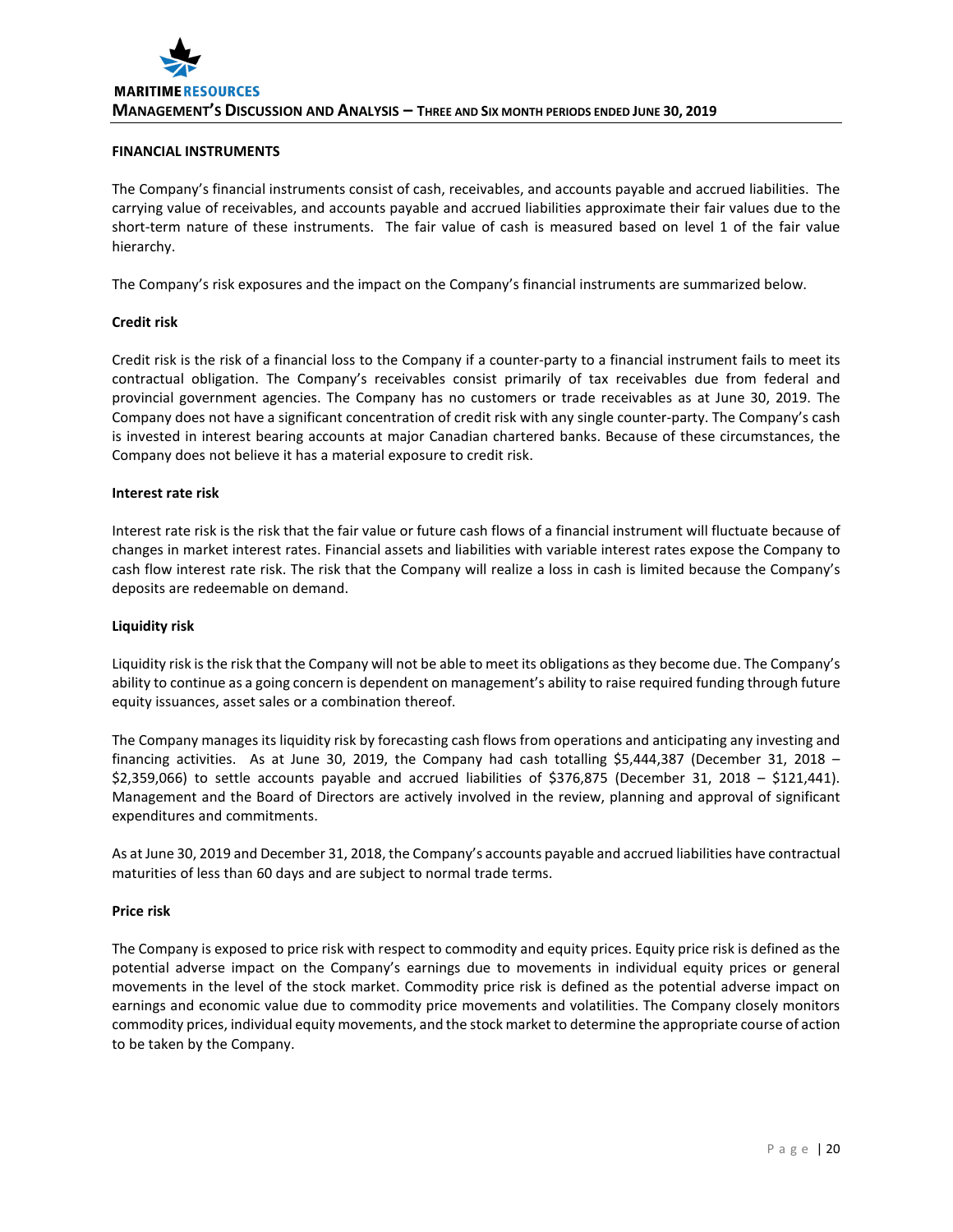# **RISK FACTORS AND UNCERTAINTIES**

The Company is subject to risks and uncertainties similar to other companies in a comparable stage of exploration. These risks include, but are not limited to, continuing losses, dependence on key individuals, and the ability to secure adequate financing to meet minimum capital required to successfully complete its exploration programs and continue as a going concern. While the Company has been successful in raising financing to date, there can be no assurance that it will be able to do so in the future. The operations of the Company are speculative due to the highrisk nature of its business. These risk factors and uncertainties could materially affect the Company's future operating results and could cause actual events to differ materially from those described herein and in forwardlooking statements and forward-looking information relating to the Company. For a more comprehensive discussion of the risks and uncertainties faced by the Company, please refer to the Company's MD&A as at December 31, 2018 filed on www.sedar.com.

# **MANAGEMENT'S RESPONSIBILITY FOR THE FINANCIAL STATEMENTS**

The information included in the Financial Statements and this MD&A is the responsibility of management, and their preparation in accordance with IFRS requires management to make estimates and their assumptions that affect the reported amounts of assets and liabilities, the disclosure of contingent assets and liabilities at the date of the Financial Statements, and the reported amount of income and expenses during the reported period. Actual results could differ from those estimates.

#### **CRITICAL ACCOUNTING ESTIMATES AND JUDGEMENTS**

The preparation of financial statements in conformity with IFRS requires management to make judgments, estimates and assumptions that affect the application of policies and reported amounts of assets and liabilities, and revenue and expenses. The estimates and associated assumptions are based on historical experience and various other factors that are believed to be reasonable under the circumstances, the results of which form the basis of making the judgments about carrying values of assets and liabilities that are not readily apparent from other sources. Actual results may differ from these estimates.

The estimates and underlying assumptions are reviewed on an ongoing basis. Revisions to accounting estimates are recognized in the period in which the estimate is revised if the revision affects only that period or in the period of the revision and further periods if the review affects both current and future periods.

Critical judgments exercised in the application of accounting policies and estimates having the most significant effects on the amounts recognized in the Financial Statements are as follows:

*Economic recoverability and profitability of future economic benefits of exploration and evaluation assets* – Management has determined that exploration, evaluation and related costs incurred which were capitalized may have future economic benefits and may be economically recoverable. Management uses several criteria in its assessments of economic recoverability and probability of future economic benefits, including geological and other technical information, a history of conversion of mineral deposits with similar characteristics to its properties, evaluation of permitting and environmental issues and other such factors.

*Royalty reserve* - Royalty reserve includes proceeds received from royalty units, repayable from future production. As future production is not determinable, the royalty units have been classified as capital in nature.

The most significant accounts that require estimates as the basis for determining the stated amounts include the following:

*Valuation of share-based payments, broker compensation and finders' warrants* – The Company uses the Black-Scholes Option Pricing Model for valuation of share-based payments, agent compensation and finders' warrants,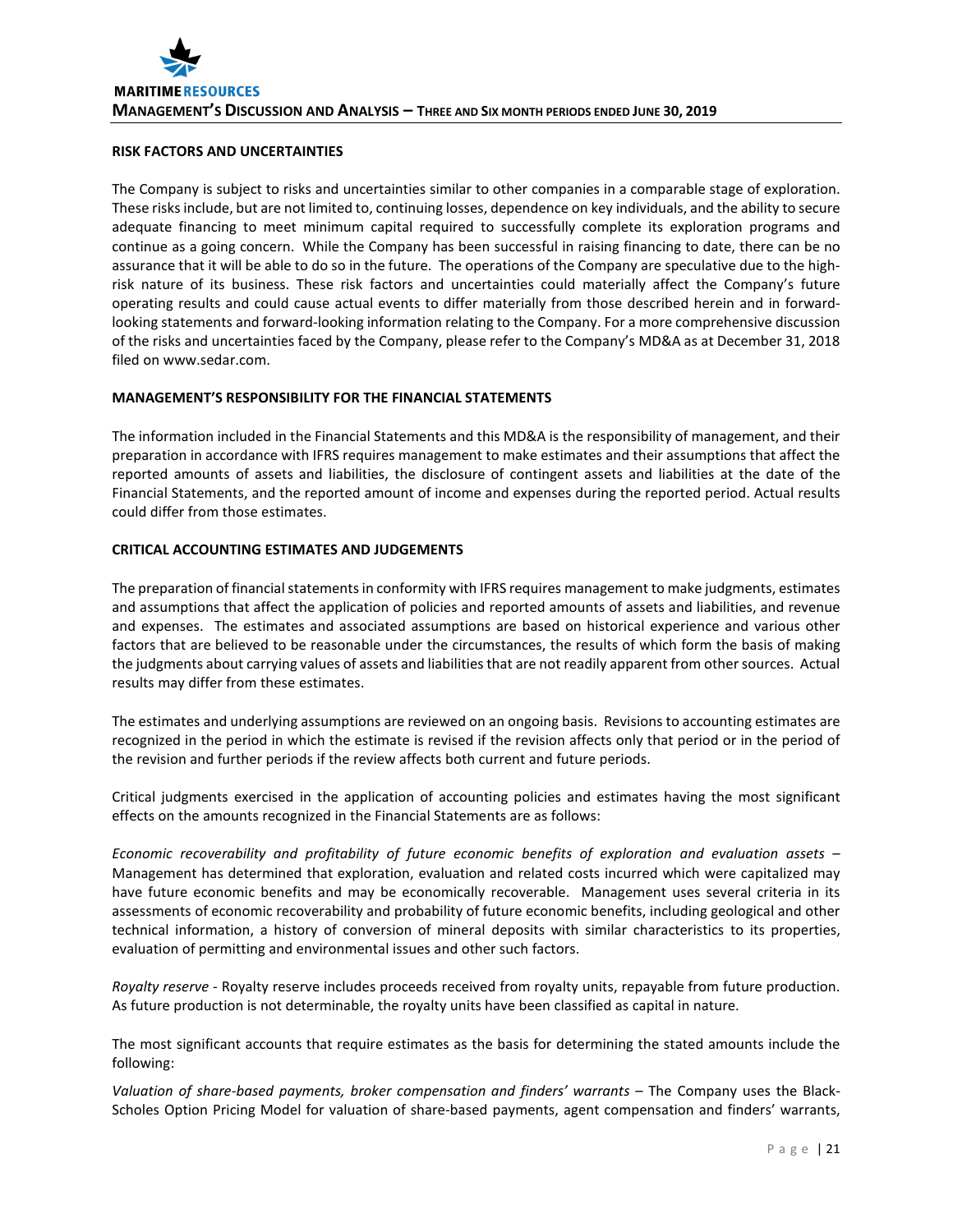

which requires the input of subjective assumptions including expected price volatility, interest rate, and forfeiture rate. Changes in the input assumptions can materially affect the fair value estimate and the Company's results and equity reserves. The resulting value calculated is not necessarily the value that the holder of the option could receive in an arm's length transaction, given that there is no market for the options and they are not transferable.

*Income taxes* – In assessing the probability of realizing deferred tax assets, management makes estimates related to expectation of future taxable income, applicable tax opportunities, expected timing of reversals of existing temporary differences and the likelihood that tax position taken will be sustained upon examination by applicable tax authorities. In making its assessments, management gives additional weight to positive and negative evidence that can be objectively verified.

# **NEW ACCOUNTING STANDARDS**

The Company has adopted the new *IFRS 16 – Leases* ("IFRS 16") accounting standard, effective January 1, 2019. The adoption of IFRS 16 has resulted in the changes in accounting policies described in Note 3 of the condensed interim financial statements for the three and six months ended June 30, 2019.

IFRS 16 was issued by the IASB on January 13, 2016, and has replaced IAS 17, Leases. IFRS 16 brings most leases onbalance sheet for lessees under a single model, eliminating the distinction between operating and finance leases. Lessor accounting however, remains largely unchanged and the distinction between operating and finance leases is retained. IFRS 16 was adopted using the modified retrospective transition method as at January 1, 2019 without restatement of comparatives. The impact of the transition to IFRS 16 is disclosed in Note 3 of the condensed interim financial statements.

# **NON-IFRS MEASURES**

This MD&A refers to working capital, which is not a recognized measure under IFRS. This non-IFRS performance measure does not have any standardized meaning prescribed by IFRS and is therefore unlikely to be comparable to similar measures presented by other issuers. Management uses this measure internally to better assess performance trends and liquidity. Management understands that a number of investors and others who follow the Company's business assess performance in this way. This data is intended to provide additional information and should not be considered in isolation or as a substitute for measures of performance prepared in accordance with IFRS.

| As at                                    | June 30, 2019 | December 31, 2018 |
|------------------------------------------|---------------|-------------------|
|                                          |               |                   |
| Current assets                           |               |                   |
| Cash                                     | 5,444,387     | 2,359,066         |
| Receivables                              | 169,345       | 40,953            |
| Prepaid expenses                         | 158,148       | 46,159            |
|                                          | 5,771,880     | 2,446,178         |
| <b>Current liabilities</b>               |               |                   |
| Accounts payable and accrued liabilities | (376, 875)    | (121, 441)        |
| Lease liability                          | (65, 304)     |                   |
| Working capital                          | 5,329,701     | 2,324,737         |
|                                          |               |                   |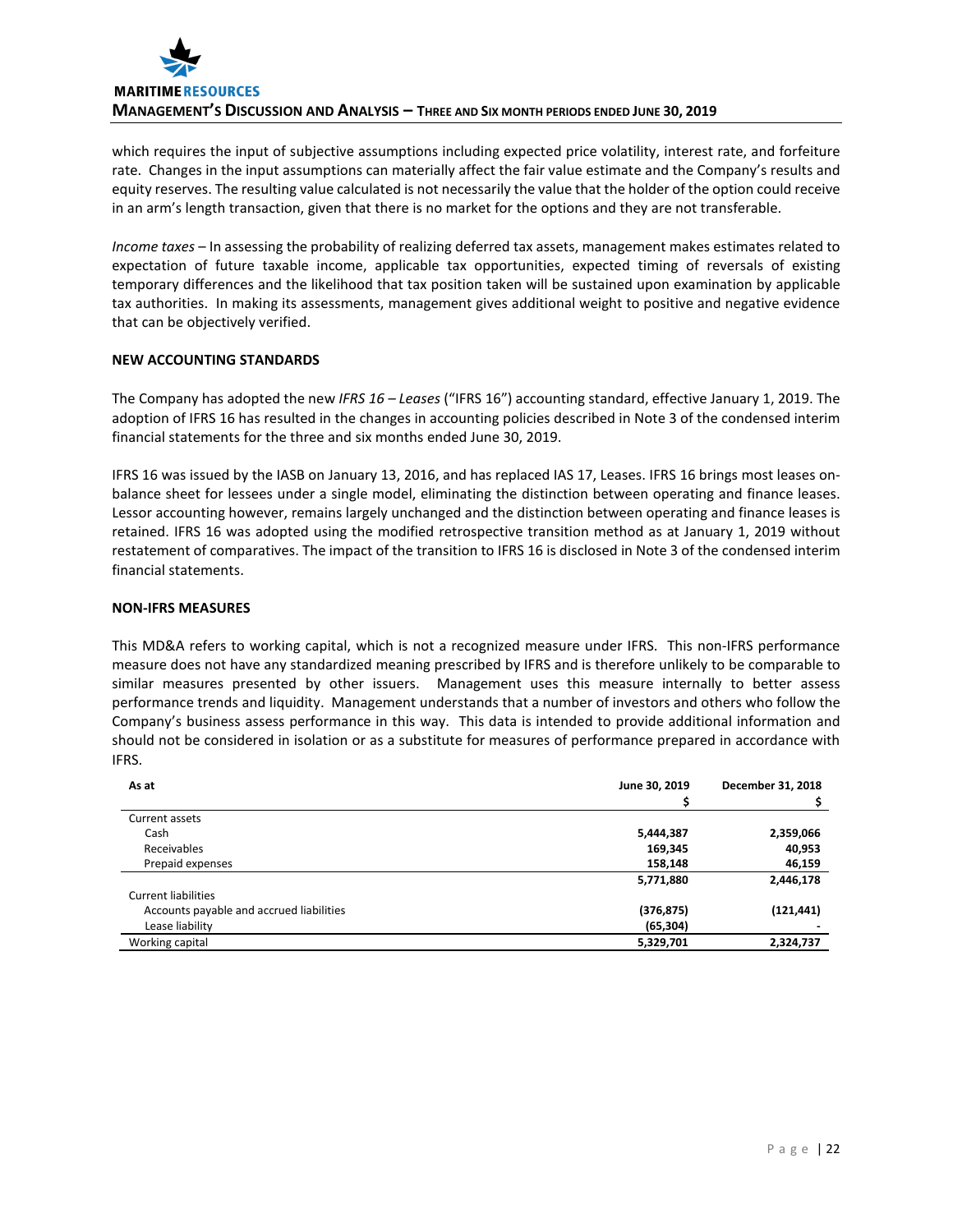# **DISCLOSURE OF SECURITIES OUTSTANDING**

As at August 27, 2019, the following common shares, common share purchase options, finders' warrants and common share purchase warrants were outstanding.

|                                               |                    |                       | Number of shares and |
|-----------------------------------------------|--------------------|-----------------------|----------------------|
|                                               |                    | <b>Exercise price</b> | number of shares on  |
|                                               | <b>Expiry date</b> | per share             | exercise             |
| <b>Common shares</b>                          |                    |                       | 189,050,469          |
| Common share purchase options                 | 15-Oct-2019        | \$0.15                | 100,000              |
| Common share purchase options                 | 13-Nov-2020        | \$0.15                | 1,685,000            |
| Common share purchase options                 | 29-Jul-2021        | \$0.25                | 2,300,000            |
| Common share purchase options                 | 26-Apr-2022        | \$0.15                | 200,000              |
| Common share purchase options                 | 04-Dec-2022        | \$0.10                | 500,000              |
| Common share purchase options                 | 15-Dec-2022        | \$0.10                | 2,500,000            |
| Common share purchase options                 | 06-Dec-2023        | \$0.11                | 4,805,000            |
| Common share purchase options                 | 18-Jun-2024        | \$0.10                | 4,850,000            |
| Common share purchase options                 |                    |                       | 16,940,000           |
| Common share purchase warrants                | 21-Sep-2019        | \$0.20                | 2,650,000            |
| Common share purchase warrants                | 06-Jan-2020        | \$0.20                | 6,383,333            |
| Common share purchase warrants                | 07-Nov-2020        | \$0.15                | 15,431,450           |
| Common share purchase warrants                | 12-24-Apr-2021     | \$0.15                | 28,448,333           |
| Common share purchase warrants <sup>(1)</sup> |                    |                       | 52,913,116           |
| Finders' warrants                             | 21-Sep-2019        | \$0.20                | 350,000              |
| Finders' warrants                             | 06-Jan-2020        | \$0.20                | 480,000              |
| Finders' warrants                             | 07-Nov-2020        | \$0.15                | 1,076,395            |
| Finders' warrants                             | 07-Nov-2020        | \$0.11                | 2,152,791            |
| Finders' warrants                             | 12-24-Apr-2021     | \$0.15                | 3,863,294            |
| Finders' warrants <sup>(2)</sup>              |                    |                       | 7,922,480            |

*(1) Each transferable warrant entitles the holder to acquire one common share of the Company.*

*(2) Each non-transferable warrant entitles the holder to acquire one common share of the Company.*